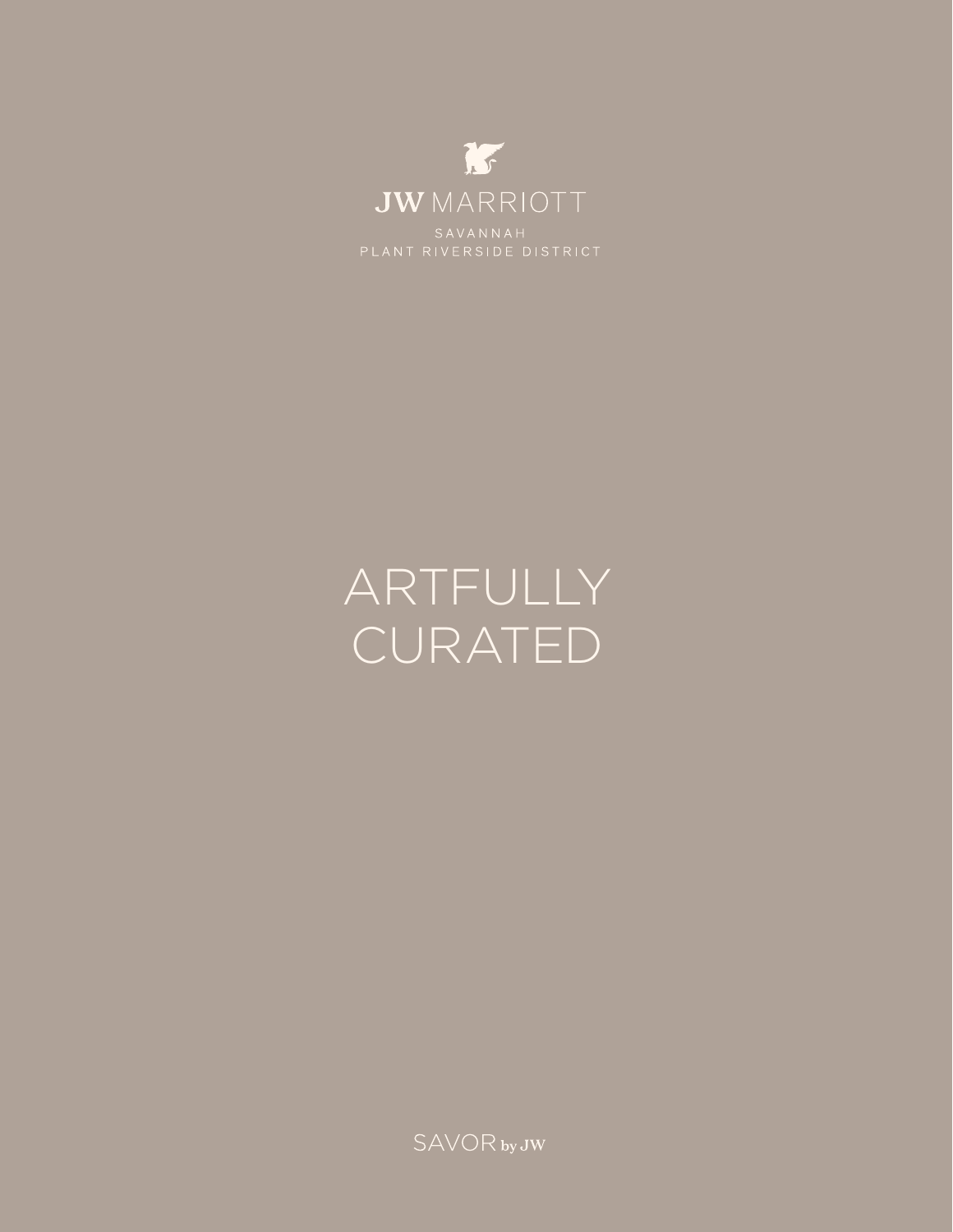At JW Marriott® Savannah Plant Riverside District, we have a passion for food — for delighting our guests with artfully selected, seamlessly crafted cuisine. Each and every dish is made in house with the freshest ingredients and the most detailed care. Our world-class culinary team has created menus that reflect both local authenticity and inspiration from around the world. Our meats are prepared in house; our pastries are delicately designed and baked with love in our kitchen; our ingredients are sourced with integrity. Our mission is simple: to satisfy your senses with a crafted experience that elevates your event. Let us curate an unforgettable experience in the Hostess City for you and your guests.

Sincerely,

Kyle Lipetzky, Executive Chef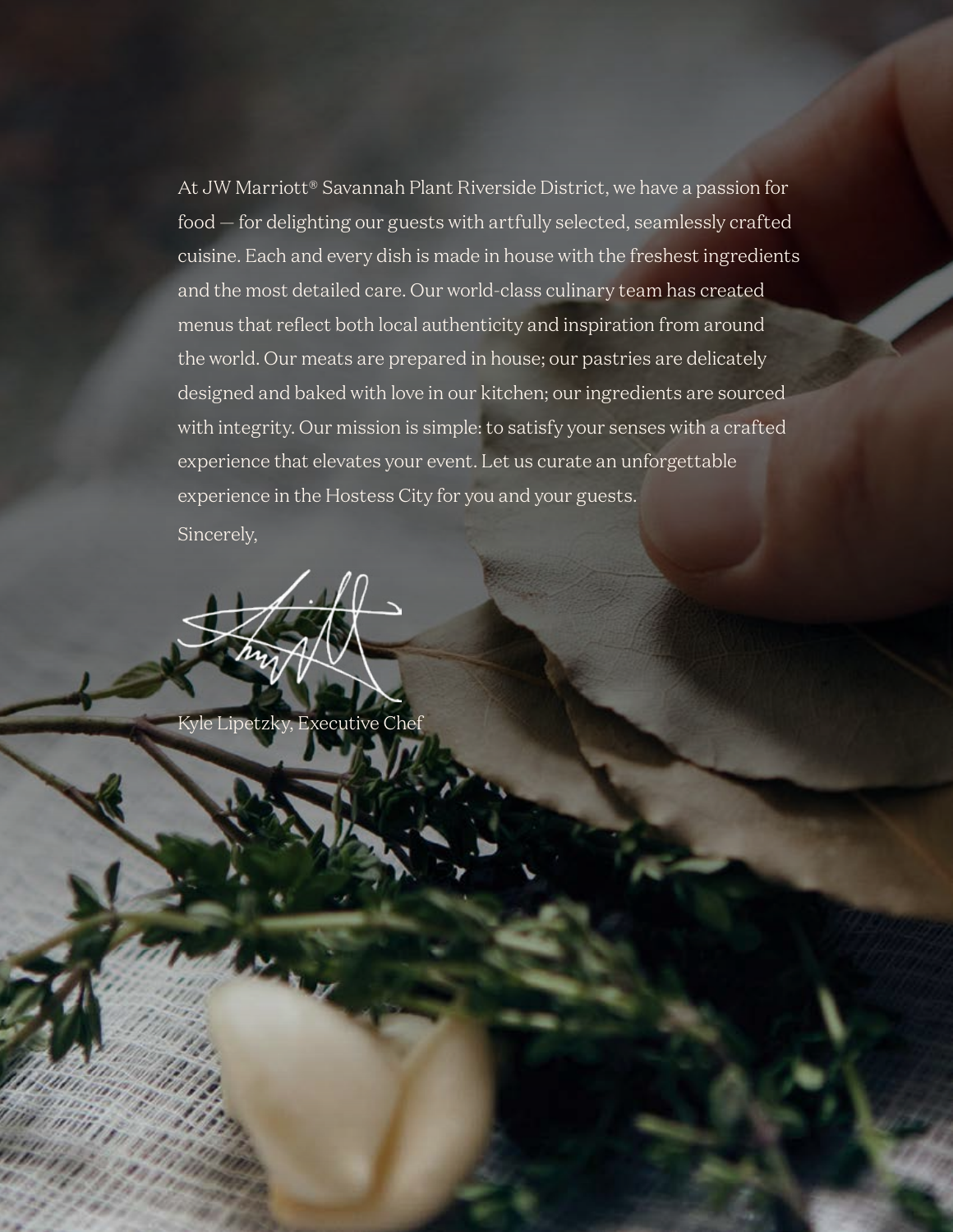# YOUR GUIDE TO EPICUREAN DELIGHTS

Our banquets are a feast for the senses. This thoughtfully crafted menu will take you on an immersive, yet flavorful journey that will elevate your dining experience.

|                                                                                       | MENU SELECTION                                                                                                                                                                                                                                                                                                                                                                                                                                                                                                                                   |    |
|---------------------------------------------------------------------------------------|--------------------------------------------------------------------------------------------------------------------------------------------------------------------------------------------------------------------------------------------------------------------------------------------------------------------------------------------------------------------------------------------------------------------------------------------------------------------------------------------------------------------------------------------------|----|
|                                                                                       |                                                                                                                                                                                                                                                                                                                                                                                                                                                                                                                                                  |    |
|                                                                                       | Reception 12                                                                                                                                                                                                                                                                                                                                                                                                                                                                                                                                     |    |
| $\text{Breaks} \hspace{2.5cm} \underline{\hspace{2.5cm}} \hspace{2.5cm} 5$<br>Lunch 7 | Dinner 17                                                                                                                                                                                                                                                                                                                                                                                                                                                                                                                                        | 21 |
|                                                                                       |                                                                                                                                                                                                                                                                                                                                                                                                                                                                                                                                                  |    |
|                                                                                       | - FOOD AND BEVERAGE SERVICE —————                                                                                                                                                                                                                                                                                                                                                                                                                                                                                                                |    |
| approach to all meal periods from breakfast to dinner and everything in between.      | At JW Marriott Savannah Plant Riverside District, our philosophy is a restaurant approach to your banquet experience and our<br>methodology is simple: to streamline the planning process from start to finish. As you review the menu, you will notice a thoughtful                                                                                                                                                                                                                                                                             |    |
| imagination soar.                                                                     | Our breakfast selections showcase the freshest ingredients from our in-house bake shop. Our mid-morning and afternoon breaks<br>will spark a conversation. Our internationally inspired lunch offerings will energize and satisfy even the most discerning palate. Our<br>reception menus are designed with chef and station attendants at no additional expense. Our à la carte plated dinners are tailored<br>to offer creativity and flexibility - from multi-course dinners to epic culinary adventures. There are no limitations - let your |    |
|                                                                                       | BANQUET EVENT ORDERS ——————                                                                                                                                                                                                                                                                                                                                                                                                                                                                                                                      |    |
| of the function.                                                                      | In order to procure and prepare your food and beverage banquet order, all menu selections are due four (4) weeks prior to the<br>start of the program. Our team will provide copies of banquet event orders (BEOs), to which additions or deletions can be made.<br>When the BEOs are finalized, copies must be signed and returned to the event manager ten (10) business days before the start                                                                                                                                                 |    |
|                                                                                       | TIMING OF BANQUET FUNCTIONS <b>CONSTRUSTED AND THE EXAMPLE THE SET OF BAN</b>                                                                                                                                                                                                                                                                                                                                                                                                                                                                    |    |
| • Buffet Services and Reception Stations are designed<br>for 90 minutes               | • Package Morning and Afternoon Breaks are designed<br>for 30 minutes                                                                                                                                                                                                                                                                                                                                                                                                                                                                            |    |
|                                                                                       | GUARANTEE                                                                                                                                                                                                                                                                                                                                                                                                                                                                                                                                        |    |
| noted on the Banquet Event Order will be considered your minimum guarantee.           | To ensure every detail is handled in a timely manner, the final guarantee number of guests is due by 12:00 pm, three (3) business<br>days before the start of your event. Should the final guarantee not be received by this time, the original expected number of guests                                                                                                                                                                                                                                                                        |    |

 $-$  TAXES AND SERVICE CHARGES  $-$ 

Prices are subject to an additional 25% taxable service charge, a 7% state sales tax on food and a 3% beverage tax on distilled spirits. Such service charges and taxes are subject to change without notice.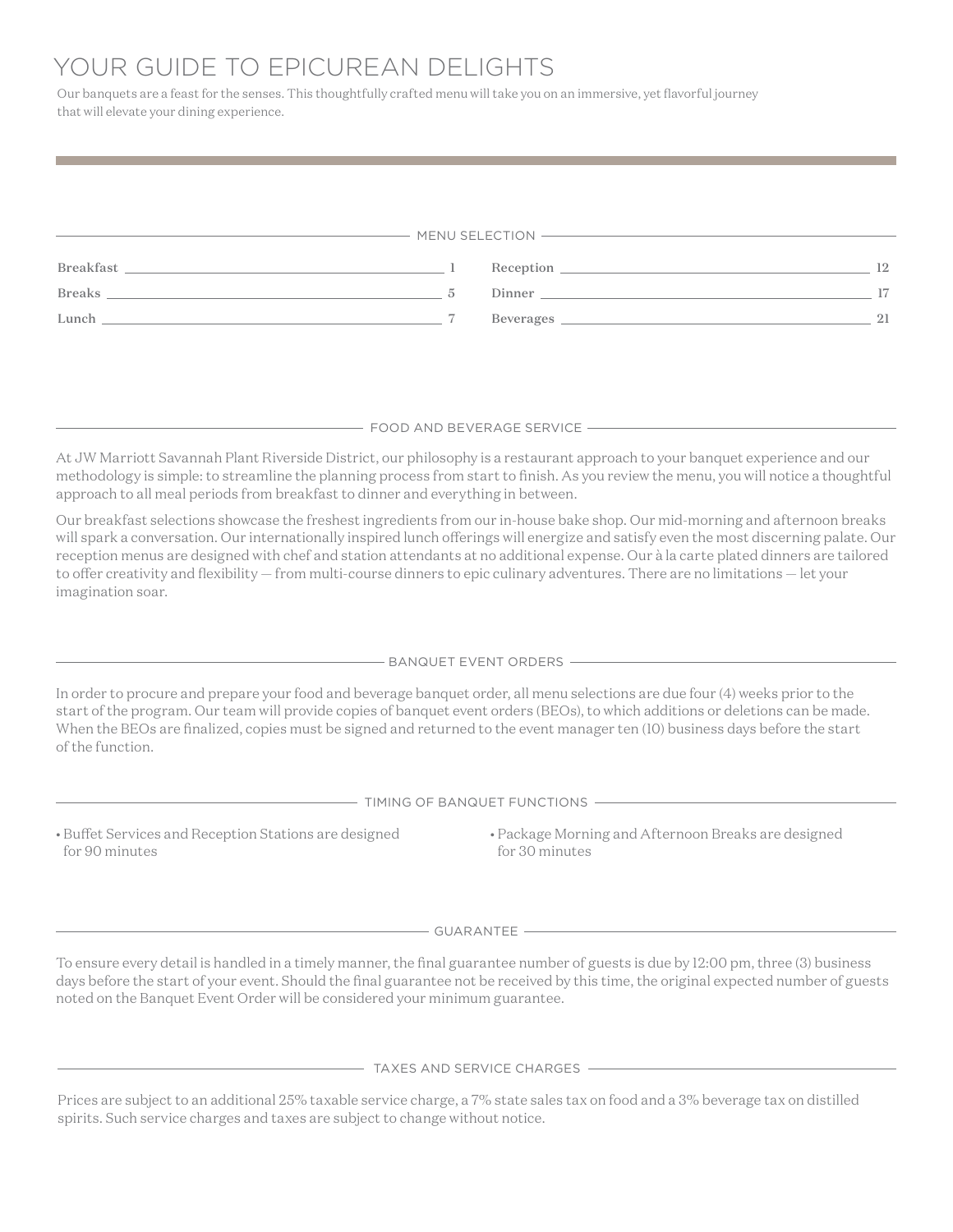# BREAKFAST

All Breakfast Buffets are served with freshly brewed Starbucks coffee and selection of teas, whole milk, half & half and skim milk. Pricing is per person unless specified.

- BUFFET -

#### SUNRISE CONTINENTAL | 32

Sun Soaked Seasonal Fresh Fruit & Berries

Individual Greek & Fruit Yogurts Powerplant Granola

Fresh Baked Breakfast Pastries Breads, Muffins, Fruit Preserves, Honey & Butter

Fresh Squeezed Orange, Grapefruit, Cranberry & Apple Juice

#### THE FORSYTH | 36

Sun Soaked Seasonal Fresh Fruit & Berries

Individual Greek & Fruit Yogurts Powerplant Granola

Breakfast Sandwich (select one)

- Smoked Ham, Egg & Cheddar on English Muffin
- Applewood Bacon, Cheddar & Egg on Croissant
- Sausage, Egg & Cheddar Buttermilk Biscuit

Fresh Baked Breakfast Pastries Breads, Muffins, Fruit Preserves, Honey & Butter

Fresh Squeezed Orange, Grapefruit, Cranberry & Apple Juice

#### RISE AND SHINE | 40

Sun Soaked Seasonal Fresh Fruit & Berries

Fresh Baked Breakfast Pastries Breads, Muffins, Fruit Preserves, Honey & Butter

Individual Greek & Fruit Yogurts

Powerplant Granola & Individual Cereals

Cage Free Scrambled Eggs & Fire Roasted Salsa

Applewood Smoked Bacon & Pork Sausage Links

Roasted Red Skin Potatoes with Peppers & Onions

Fresh Squeezed Orange, Grapefruit, Cranberry & Apple Juice

#### ROOFTOP GARDEN | 42

Sun Soaked Seasonal Fresh Fruit & Berries

Fresh Baked Whole Grain Pastries Breads, Muffins, Fruit Preserves, Local Honey & Butter

Individual Greek & Fruit Yogurts

Powerplant Granola & Individual Cereals

Sliced Vine Ripe Tomatoes, English Cucumber, Cottage Cheese & Hard Boiled Eggs

Egg White Frittata Zucchini, Oven Roasted Tomato, Spinach, Fresh Basil, Local Goat Cheese

Chicken Apple Sausage & Turkey Bacon

Roasted Sweet Potato & Vegetable Hash

Fresh Squeezed Orange, Grapefruit, Cranberry & Apple Juice

Chef Attendant required. One Chef per 50 guests per station, \$200 each.

Breakfast Buffets are served for a maximum of 1.5 hours and a minimum of 25 guests.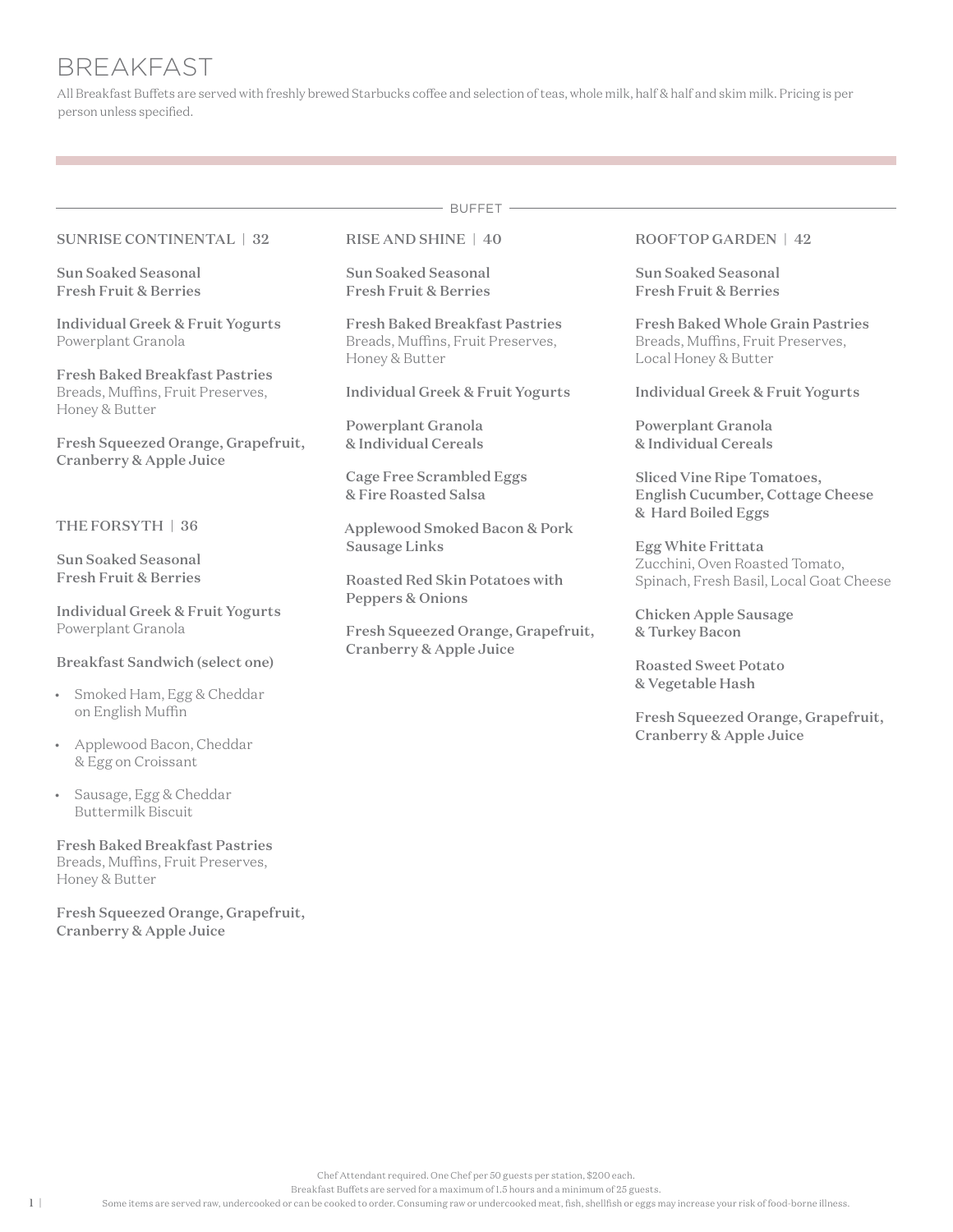# BREAKFAST

All Breakfast Buffets are served with freshly brewed Starbucks coffee and selection of teas, whole milk, half & half and skim milk. Pricing is per person unless specified.

- BUFFET -

#### SAVANNAH SUNSHINE | 44

#### Market Fresh Seasonal Fruit & Berries

Fresh Baked Pastries Breads, Muffins, Fruit Preserves, Local Honey & Butter

#### Peach, Yogurt & Granola Parfaits

Build Your Own Biscuit Bar Seasonal Selection of Fresh Baked Biscuits, Sausage Gravy, Local Honey, Jams, Whipped Butter

Georgia Scramble with Farm Eggs Sweet Grass Dairy Cheddar, Stewed Peppers & Onions

Country Ham & Applewood Smoked Bacon

Stone Ground Geechie Boy Mill Georgia Grits Butter, Cream, Cheddar Cheese

Local Peach French Toast Butter, Maple Syrup

Orange, Grapefruit, Cranberry & Apple Juice

#### MORNING HARVEST | 47

Sun Soaked Seasonal Fresh Fruit & Berries

Fresh Baked Pastries Breads, Muffins, Fruit Preserves, Local Honey & Butter

Buttermilk Biscuit Bar Sausage Gravy, Local Honey, Jams, Whipped Butter

#### Individual Greek & Fruit Yogurts

Powerplant Granola & Individual Cereals

Steel Cut Oatmeal Brown Sugar, Raisins, Cranberries, Toasted Almonds & Cinnamon

#### Breakfast Meats (select two)

- Pork Sausage Links
- Pork Sausage Patties
- Chicken Sausage Links
- Applewood Smoked Bacon
- Turkey Bacon
- Pecan Smoked Shoulder Bacon
- Maple Pork Belly, House Smoked & Maple Cured

#### Breakfast Potatoes (select one)

- Skillet Yukon Wedges
- Lyonnaise with Caramelized Onions & Herbs
- Cheesy Hash Brown Casserole
- Home Fries with Roasted Peppers & Onions
- Roasted Red Skin Potatoes O'Brien

#### Scrambles (select two)

- Traditional Cage Free Scrambled Eggs with Salt & Pepper
- Southern Cage Free Scrambled Eggs with Local Cheddar Cheese, Sautéed Onions & Peppers
- Southwest Cage Free Scrambled Eggs with Roasted Green Chilies, Pico de Gallo & Queso Fresco
- Smokehouse Cage Free Scrambled Eggs with Smoked Brisket, Caramelized Onions, Bourbon BBQ

Cast Iron Griddled French Toast Warm Peach & Vanilla Bean Compote, Bourbon Syrup

Fresh Squeezed Orange, Grapefruit, Cranberry & Apple Juice

Breakfast Buffets are served for a maximum of 1.5 hours and a minimum of 25 guests.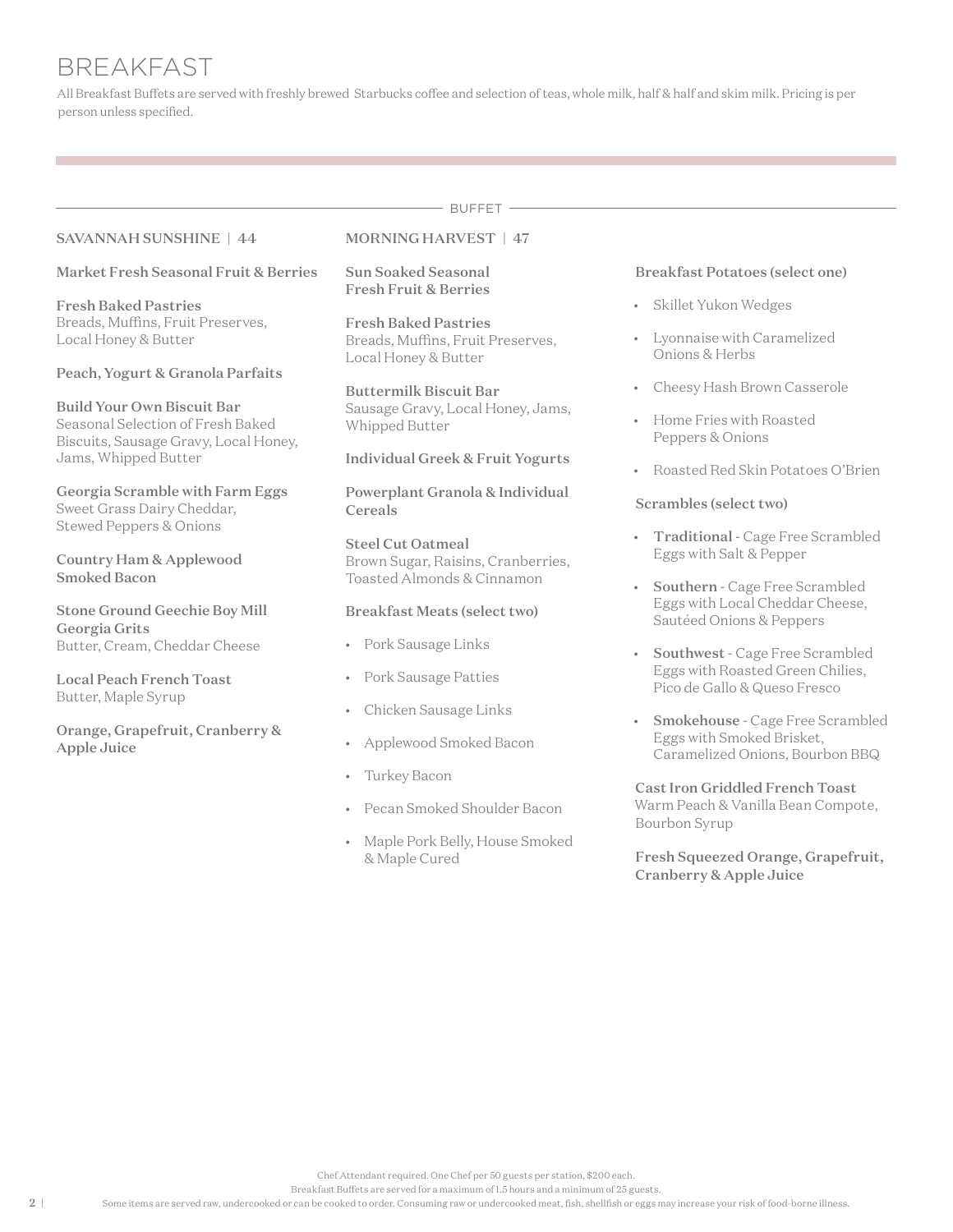BREAKFAST ENHANCEMENTS

Pricing is per person unless specified.

#### Pacific Northwest Smoked Salmon Display | 15

Assorted Bagels, Whipped Cream Cheese, Red Onion, Vine Ripe Tomatoes, Chopped Egg & Capers

#### Mason Jar Fruit Parfaits | 6/each

Ripe Berries & Greek Yogurt Layered with Peach Compote & Powerplant Granola

# COLD

# BYO Parfait Bar | 14

Greek & Fruit Yogurts, Powerplant Granola, Toasted Coconut, Dried Fruit, Toasted Nuts, Fresh Fruit & Seeds, Purées, Compotes & Local Honey

#### Mini Açai Bowls | 8/each

Açai & Mixed Berry Purée, Powerplant Granola, Fresh Banana, Strawberries, Blueberries & Toasted Coconut Hard Boiled Eggs | 36/dozen (minimum of one dozen)

Assorted Bagels | 54/dozen (minimum of one dozen) Cream Cheese, Butter & Jams

#### Steel Cut Oatmeal | 8

Fresh Berries, Cinnamon, Brown Sugar, Granola, Toasted Pecans, Local Honey, Milk

#### Fresh Scrambled Eggs or Egg Whites with Chives | 8

#### Biscuit Bar | 12

Seasonal Selection of Fresh Baked Biscuits, Sausage Gravy, Jams, Whipped Butter & Local Honey

#### Breakfast Meats | 9

Applewood Bacon, Pecan Smoked Shoulder Bacon, Turkey Bacon, Pork Sausage Links or Patties, Smoked Ham, Chicken Sausage Links

# $-HOT =$

#### Griddle Favorites | 12 (select one)

- Belgium Waffles
- Thick Cut French Toast
- Buttermilk Pancakes Served with Seasonal Berries, Fresh Fruit Compote, Whipped Cream, Butter & Warm Syrup

Breakfast Sandwiches & More | 8/each (minimum of one dozen)

Smoked Ham, Egg & Cheddar on English Muffin

Applewood Bacon, Cheddar & Egg on Croissant

Sausage, Egg & Cheddar Buttermilk Biscuit

Chorizo, Egg & Pepper Jack Burrito

#### \*Made-to-Order Omelet Station | 15

Whole Cage Free Eggs & Egg Whites, Tomatoes, Mushrooms, Onions, Peppers, Bacon, Spinach, Ham, Sausage, Cheddar & Pepper Jack Cheeses, Fire Roasted Salsa

#### \*Avocado Toast | 16

Harvest Grain Toast, Smashed Avocado, Soft Poached Eggs, Shaved Radish, Queso Fresco, Roasted Cherry Tomatoes, Lemon

\* Available as an action station

Chef Attendant required. One Chef per 50 guests per station, \$200 each.

Breakfast Buffets are served for a maximum of 1.5 hours and a minimum of 25 guests.

Some items are served raw, undercooked or can be cooked to order. Consuming raw or undercooked meat, fish, shellfish or eggs may increase your risk of food-borne illness.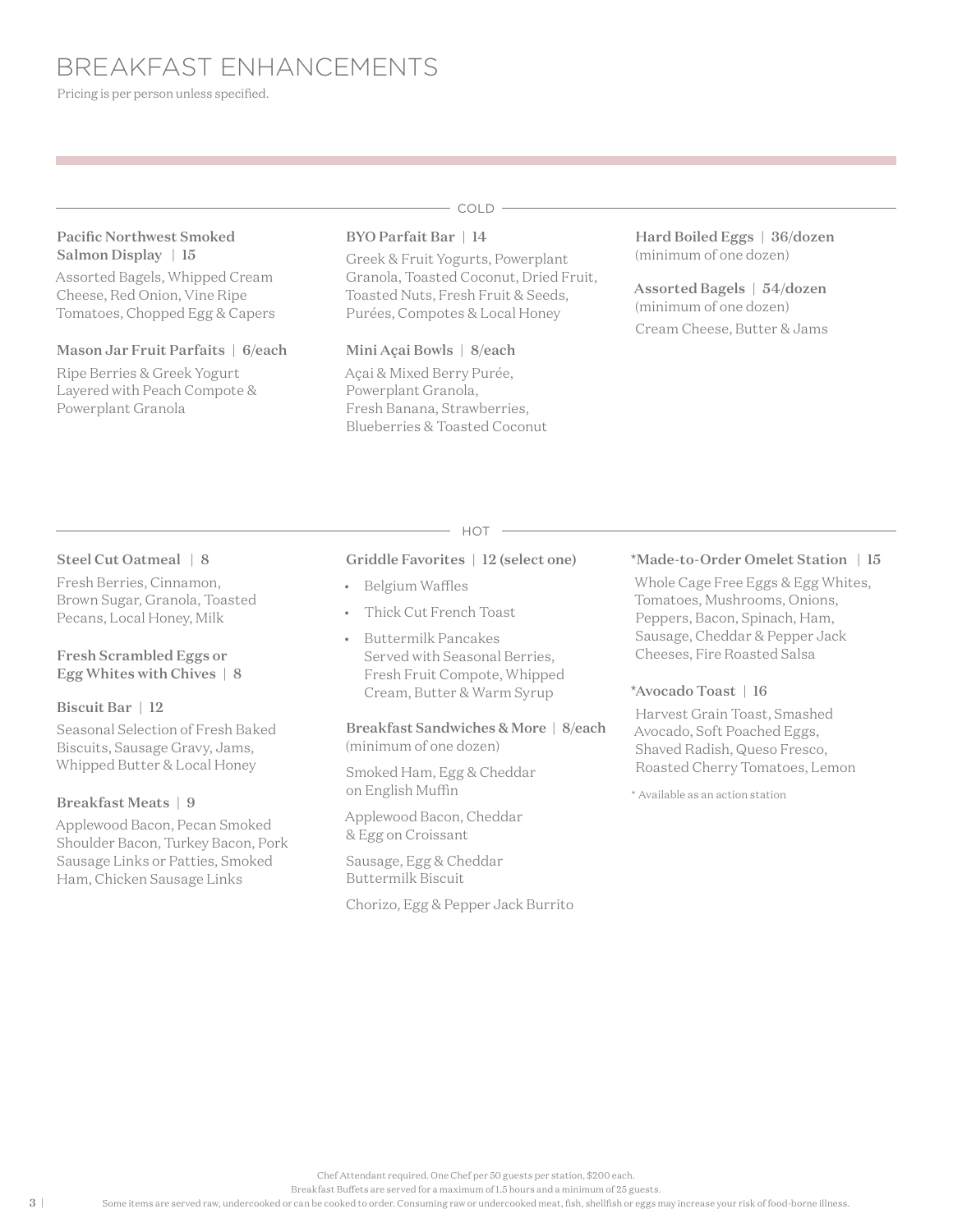# BREAKFAST

Plated Breakfast includes granola & yogurt parfait, chilled orange juice, bakery basket for the table, freshly brewed Starbucks coffee and selection of teas. Pricing is per person unless specified.

PLATED TO GO

#### The Classic | 36

Scrambled Cage Free Eggs with Garden Herbs, Roasted Tomato, Skillet Roasted Red Skin Potatoes, Applewood Smoked Bacon

#### The Southerner | 36

Chicken & Waffles, Cornmeal Waffles, Buttermilk Fried Chicken, Bourbon Syrup, Two Farm Fresh Scrambled Eggs, Roasted Tomato

#### Paradise Garden | 36

Garden Vegetable Frittata with Fresh Herbs, Bootleg Farm Goat Cheese, Chicken Sausage, Crisp Asparagus, Roasted Tomato

#### Biscuits & Gravy | 36

Flakey Buttermilk Biscuit, Sausage Gravy, Two Farm Fresh Scrambled Eggs, Roasted Tomato, Applewood Smoked Bacon

#### Crunchy French Toast | 36

Corn Flake Crusted Cinnamon Brioche, Roasted Peach Compote, Bourbon Syrup, Applewood Smoked Bacon

Fitness Box | 26 Individual Orange Juice

Kashi Trail Mix Bar

Select One: Fresh Fruit & Berry Salad or Powerplant Granola & Greek Yogurt Parfait

Select One: Orange, Cranberry or Blueberry Streusel Muffin

Banana & Hard Boiled Egg

Breakfast Sandwiches | 8 (minimum of one dozen)

Smoked Ham, Egg & Cheddar on English Muffin

Applewood Bacon, Cheddar & Egg on Croissant

Sausage, Egg & Cheddar Buttermilk Biscuit

Chorizo, Egg & Pepper Jack Burrito

Chef Attendant required. One Chef per 50 guests per station, \$200 each.

Plated Breakfasts are served for a maximum of 1.5 hours and a minimum of 25 guests.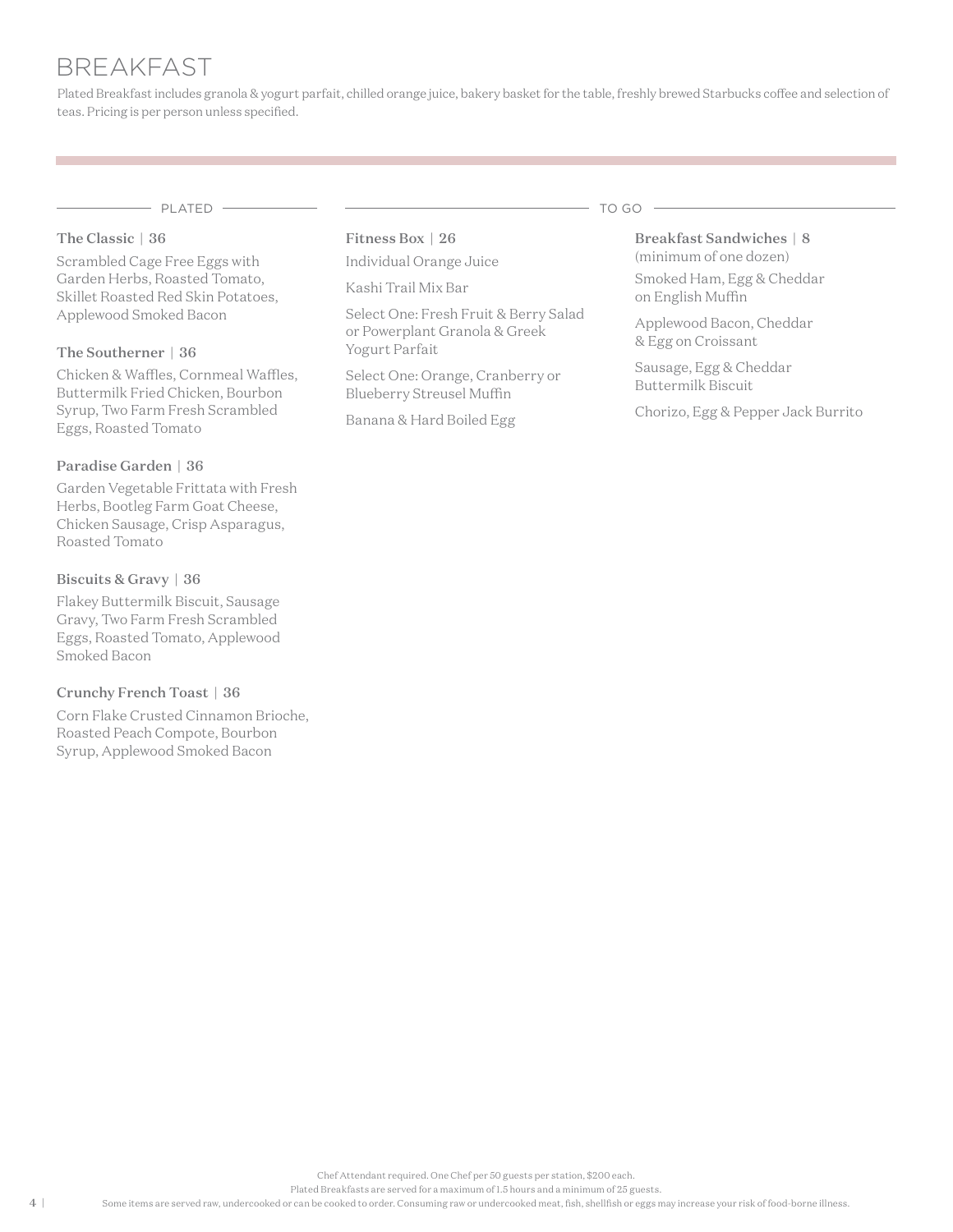#### Forsyth Trail | 14

Powerplant Granola, Toasted Nuts & Seeds, Yogurt Raisins, Dried Fruits, M&M's, Chocolate Pieces, Pretzels & Toasted Coconut

#### Chips & Dips | 16

Chips: Spiced Kettle, Root Vegetable, Tortilla, Pita, Cinnamon Sugar

Dips: Caramelized Onion, Smoked Bacon, Chive & Sour Cream, Roasted Garlic Hummus, Warm Queso, Fire Roasted Salsa

#### Feel the Power | 17

Gourmet Mixed Nuts

House-made Beef Jerky

Dark Chocolate Bark

Whole Fresh Fruits

Coconut Water

Green Machine Naked Juice

#### Riverfront Donuts | 18

Glazed, Cake, Sugared, Chocolate, Cinnamon and Jelly Filled Donuts

Chilled Chocolate & Whole Milks, Freshly Brewed Starbucks Coffee

#### The Fruit Stand | 18

Berry Mint Lemonade, Peach, Sweet Tea

Chile Dusted Fresh Fruit Mason Jars with Honey Yogurt

Chocolate Drizzled Fruit Kabobs

Seasonal Fresh Whole Fruit & Wedges

Mini Lemon & Fresh Fruit Tarts

#### Spa Retreat | 18

Vegetable Crudité Jars

Red Pepper Hummus, Avocado Ranch Dip, Pita & Root Vegetable Chips

Roasted Vegetable, Quinoa & Farro Salad

Mini Carrot Cupcakes

Hibiscus Berry Iced Tea & Mint Cucumber Agua Fresca

#### Southern Afternoon Tea | 20

Tea Cakes, Cookies, Miniature Fruit Tarts, Mini Pecan Pies, Sweet Scones, Devonshire Cream, Lemon Curd, Whipped Butter, Jam & Peach Sweet Tea

#### Bake Sale | 20

Fresh Baked Chocolate Chip, Snickerdoodle, Oatmeal & Peanut Butter Cookies

Chocolate Fudge Brownies & Blondies, Coconut Macaroons

Cheesecake Bites, Seasonal Bakery Bar

The Dugout | 22 Mini Hotdogs, Warm Jumbo Soft Pretzels with Mustard & Cheese

Churros & Chocolate, Sweet & Savory Roasted Almonds

Selection of Freshly Popped Gourmet Popcorn

**Crackerjacks** 

Fresh Squeezed Lemonade

Chocoholic | 23

Chocolate Covered Strawberries

Chocolate Chunk Cookies & Reverse Chocolate Cookies

Double Chocolate Brownies

Chocolate Bark

Chocolate Pops

Chocolate Milk

Chef Attendant required. One Chef per 50 guests per station, \$200 each. Breaks are served for a maximum of 30 minutes and a minimum of 20 guests. Some items are served raw, undercooked or can be cooked to order. Consuming raw or undercooked meat, fish, shellfish or eggs may increase your risk of food-borne illness.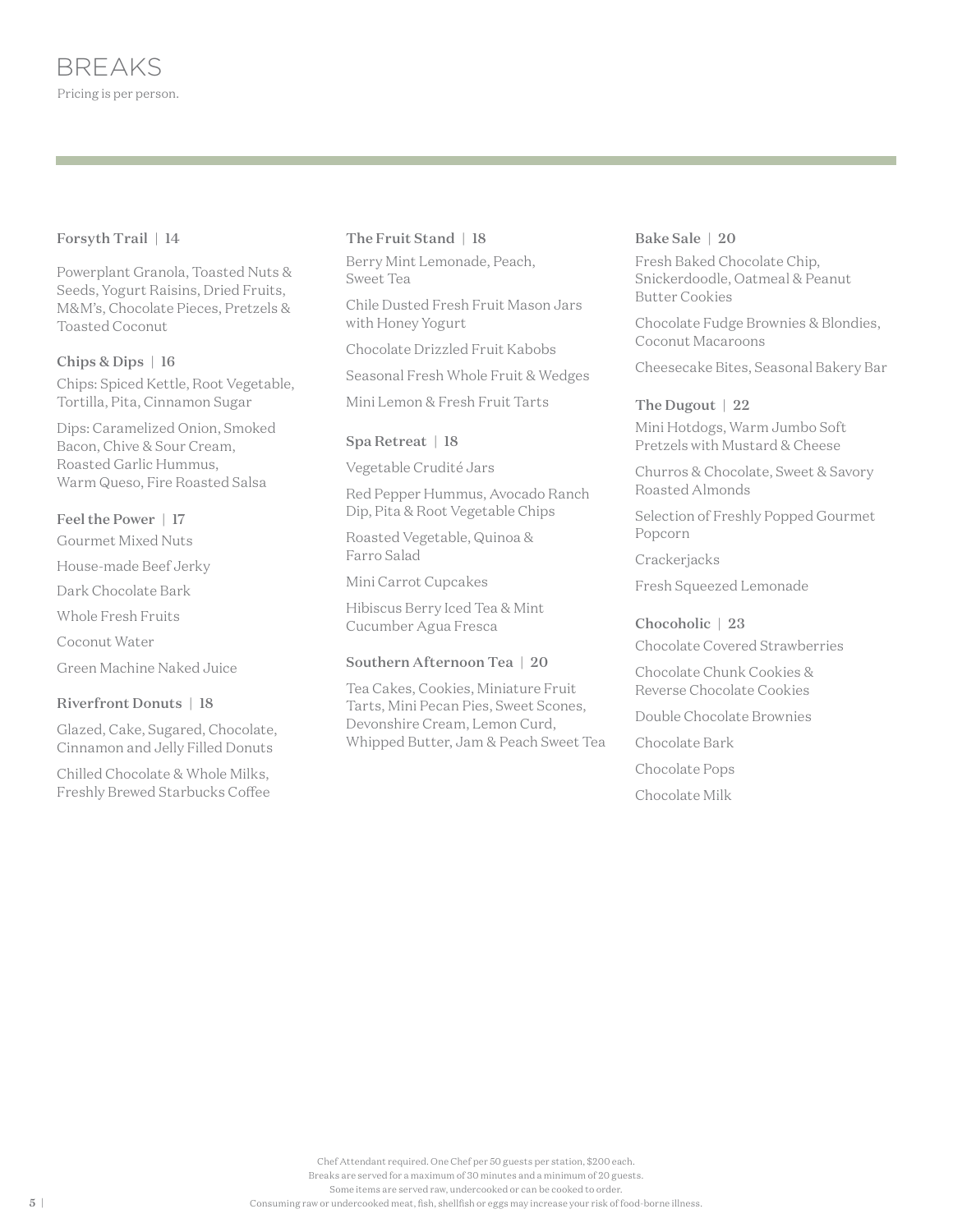Individual Bags of Chips & Pretzels | 5/each

Individual Bags of Popcorn | 5/each

Individual Greek & Fruit Yogurt | 6/each

Assorted Candy Bars | 5/each

Individual Bag Trail Mix | 5/each

Individual Bag Snack Mix | 5/each

KIND Bars | 6/each

Granola Bars | 5/each

Assorted Whole Fruit | 4/each

Individual Mason Jar Fruit Parfaits | 6/each

Ripe Berries & Greek Yogurt Layered with Fruit Purée & Powerplant Granola

Individual Mason Jar Vegetable Crudités | 6/each

Avocado Ranch Dip

Gourmet Ice Cream Bars | 7/each Häagen-Dazs & Dove Bars

Bar Snack Mix | 25/pound

Gourmet Mixed Nuts | 28/pound

House-made Kettle Chips | 15/pound

Powerplant Granola | 28/pound

Assorted Bagels | 54/dozen Flavored & Plain Cream Cheese, Butter

Add On | +15/person Pacific Northwest Smoked Salmon with Capers, Onions, Tomatoes, Chives

# ENHANCEMENTS

Fruit Kabobs | 60/dozen

Queso Dip, Tortilla Chips

Warm Salted Pretzels | 64/dozen Salsa Asada, Guacamole, Warm

Assorted Cookies | 60/dozen Chocolate Chip, Peanut Butter, Oatmeal Raisin & Snickerdoodle

Fudge Brownies & Blondies | 60/dozen

Assorted Bakery Bars | 60/dozen Coconut Orange, Raspberry Linzer, Strawberry Oatmeal

Selection of Gluten Free Muffins & Scones | 62/dozen

Sliced Fresh Fruit & Berries | 8/person

Hummus & Pita | 8/person Toasted Pita, Celery & Carrots

San Benedetto Water 330ml | 5/each Still, Sparkling

Assorted Vitamin Water | 6/each

Assorted Naked Juices | 8/each

Individual Bottled Juice | 6/each Apple, Cranberry, Orange, Grapefruit

Assorted Gold Peak Iced Tea | 7/each Peach, Green, Sweet

Assorted Soft Drinks | 5/each Coke, Diet Coke, Coke Zero, Sprite

Red Bull Energy Drink | 8/each Regular, Sugar Free

Individual Chilled Illy Coffee | 8.5/each Caffe Latte, Mochaccino, Cappuccino

Freshly Brewed Starbucks Coffee | 98/gallon

Freshly Brewed Iced Tea | 80/gallon Regular, Sweet, Signature Peach, Passion Fruit

Fresh Squeezed Lemonade | 80/gallon

Freshly Squeezed Orange Juice | 80/gallon

Agua Frescas | 55/gallon Pina (Pineapple), Horchata (Cinnamon Rice), Jamaica (Hibiscus), Sandia (Watermelon)

Infused Water | 45/gallon Strawberry & Basil, English Cucumber & Garden Mint, Local Citrus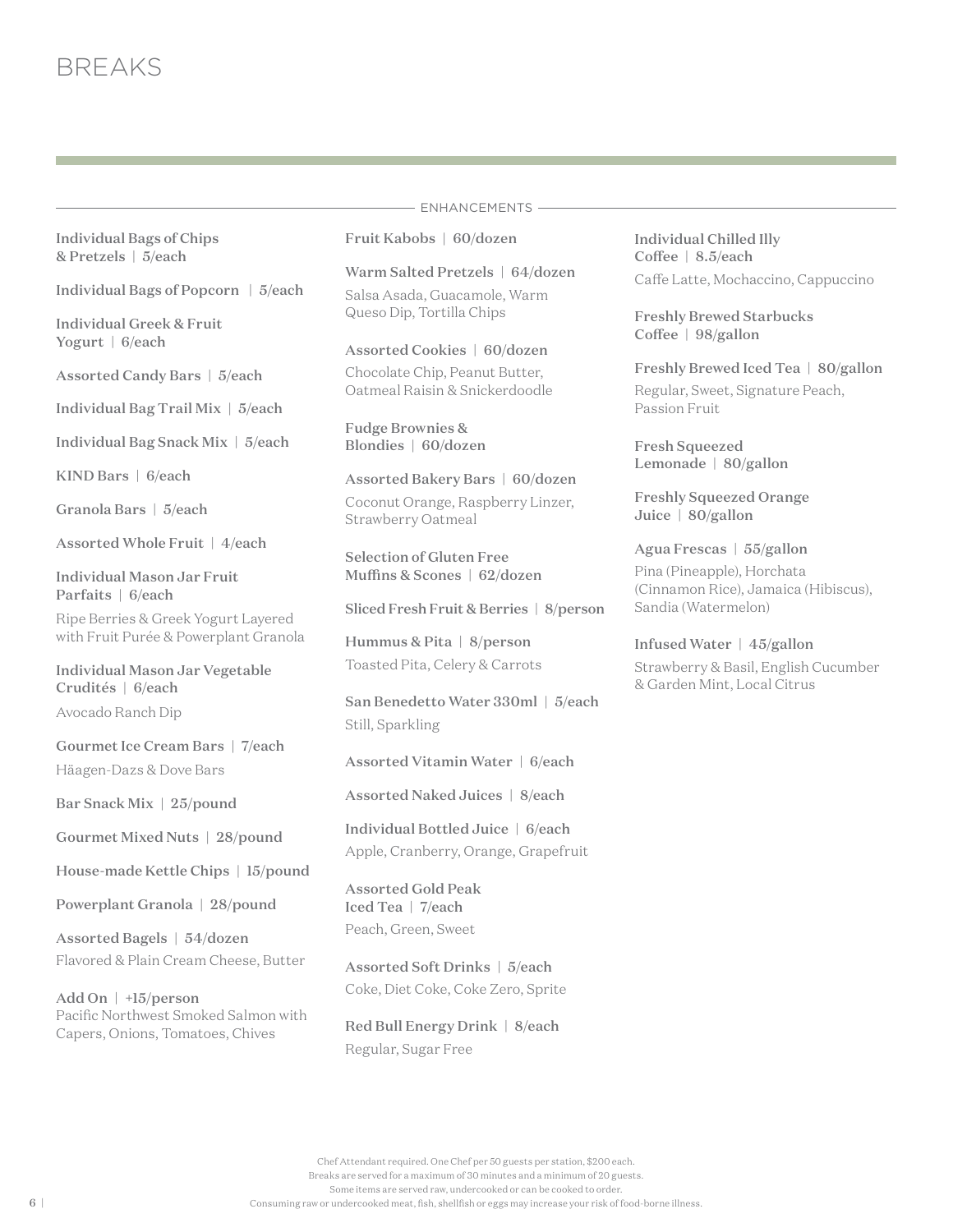All Lunch Buffets are served with freshly brewed Starbucks coffee and selection of teas. Pricing is per person.

#### CORNER DELI | 45

City Market Vegetable Soup & Baguette

#### Baby Greens

Grape Tomatoes, English Cucumbers, Pickled Sweet Onions, Feta Cheese, Creamy Buttermilk & Citrus Vinaigrette

Broccoli and Kale Slaw Carrots & Dried Cranberries

Southern Potato Salad

Albacore Tuna Salad

#### Assorted Artisanal Breads

#### Sliced Meats

Oven Roasted Turkey, Black Forest Ham, Peppered Roast Beef

Assorted Cheeses Sharp Cheddar, Havarti, Pepper Jack

#### Accompaniments

Vine Ripe Tomatoes, Butter Leaf Lettuce, Red Onions, Pesto Aioli, Dijon & Whole Grain Mustard, Mayonnaise, Pickles, Pepperoncini

#### House Kettle Chips

Plant Riverside Signature Desserts (To Include a Gluten Free, Dairy Free, Nut Free Option)

# RIVERSIDE COOKOUT | 50

#### Baby Greens Salad Heirloom Cherry Tomatoes, Cucumbers,

Shaved Radish, Sliced Onion, Balsamic & Buttermilk Dressing

BUFFET

Red Skinned Potato Salad Celery, Grainy Dijon, Mayo, Pickle Relish, Smoked Paprika

Carrot Slaw Shaved Carrots & Cabbage, Cider Dressing, Poppy Seed

#### Watermelon Wedges

Hot Off The Grill Angus Burgers, Jumbo Hot Dogs & BBQ Chicken Breasts

#### Accompaniments

Cheddar, Swiss, Pepper Jack, Vine Ripe Tomatoes, Butter Leaf Lettuce, Red Onion, House Pickles, Pesto Aioli, Dijon & Whole Grain Mustard, Mayonnaise, Ketchup, Brioche & Soft Rolls

Cast Iron Braised Bratwurst Peppers, Onions, Sauerkraut

BBQ Bacon Baked Beans

#### House Kettle Chips

Plant Riverside Signature Desserts (To Include a Gluten Free, Dairy Free, Nut Free Option)

#### SANDWICH SHOPPE | 52

Roasted Tomato Bisque Grilled Cheese Croutons

#### PRD Wedge

Iceberg Lettuce, Smoked Bacon, Roasted Tomato, Pickled Red Onions, Blue Cheese, Green Goddess Dressing

### Rotini Salad

Roasted Vegetables, Olives, Red Wine Herb Vinaigrette

#### Classic Reuben

Shaved Corned Beef, Sauerkraut, Russian Dressing, Swiss Cheese, Marble Rye

#### Hot Italian

Smoked Ham, Capicola & Salami, Provolone, Olive Relish, Arugula, Pressed Ciabatta

#### Oven Roasted Turkey

Smoked Bacon, Cranberry Chipotle Aioli, Havarti, Vine Ripe Tomatoes, Wild Arugula, Baguette

#### Garden Harvest Wrap

Grilled Squash, Portobello Mushroom, Baby Spinach, Roasted Pepper Hummus, Whole Wheat Wrap

#### House Kettle Chips

#### Pickle Spears

Plant Riverside Signature Desserts (To Include a Gluten Free, Dairy Free, Nut Free Option)

### CHANCE TO ENHANCE

Pesto Grilled Atlantic Salmon | 7

BBQ Pork Sliders with House Pickles on Hawaiian Roll | 6

Chef Attendant required. One Chef per 50 guests per station, \$200 each.

Lunch Buffets are served for a maximum of 1.5 hours and a minimum of 25 guests. Some items are served raw, undercooked or can be cooked to order.

Consuming raw or undercooked meat, fish, shellfish or eggs may increase your risk of food-borne illness.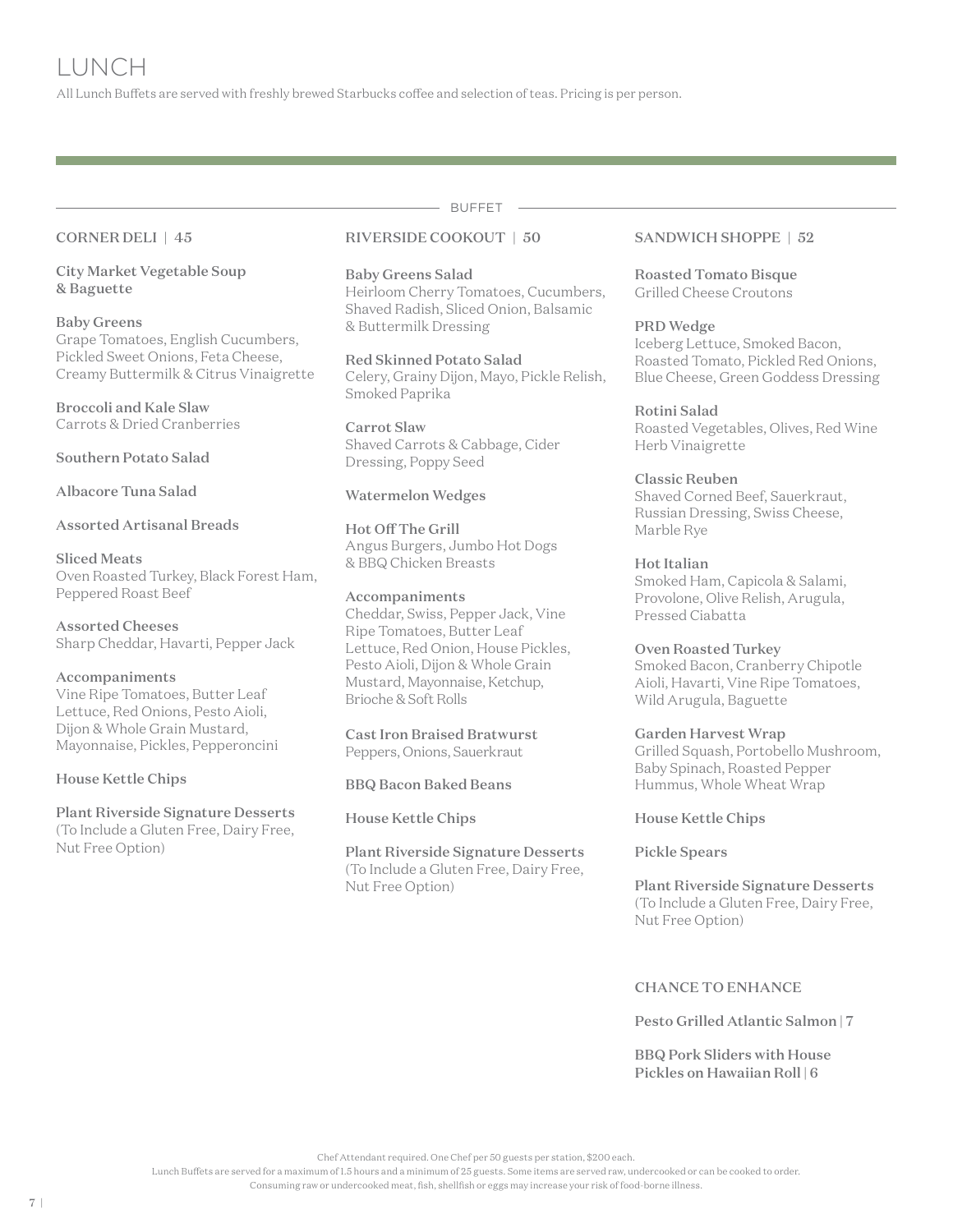All Lunch Buffets are served with freshly brewed Starbucks coffee and selection of teas. Pricing is per person.

#### KEEP IT HEALTHY | 52

Garden Vegetable Soup

Kale & Strawberry Salad Candied Pecans, Bootleg Farms Goat Cheese, Dried Cranberry, Strawberry Poppyseed Vinaigrette

Quinoa & Couscous Salad Toasted Cashew, Local Citrus, Heirloom Tomatoes, Petite Greens, Herb Citronette

Shaved Smoked Turkey Panini Dried Cranberry Chutney, Wild Arugula, White Cheddar, Harvest Grain Bread

Roasted Chicken Breast Charred Peperonata, Basil, Tomato

Grilled Citrus Salmon, Artichoke & Roasted Tomato Salad

Roasted Butternut & Farro Pilaf Roasted Peppers, Crispy Sprouts, Toasted Almond

Lemon & Sea Salt Roasted Heirloom Cauliflower & Broccolini

Plant Riverside Signature Desserts (To Include a Gluten Free, Dairy Free, Nut Free Option)

THE GEORGIAN | 54

Brunswick Stew with Smoked Chicken

BUFFET

Buttermilk Biscuits & Cheddar Cornbread Muffins Whipped Honey Butter

Grilled Little Gem Salad Shredded Apple, Endive, Local Blue Cheese, Sun Dried Cranberries, Candied Georgia Pecans, Cider Dressing

Vidalia Onion & Cucumber Salad Heirloom Baby Tomatoes, Carrot, Fresh Herbs, Sweet Red Wine Vinaigrette

Georgia White Shrimp & Grits Sharp Cheddar, Smoked Bacon, Fresh Herbs

Crispy Buttermilk Chicken

Roasted Pork Tenderloin Wild Mushroom Gravy, Crispy Onions

Baked Four Cheese Mac & Cheese

Green Beans with Caramelized Onions

Plant Riverside Signature Desserts (To Include a Gluten Free, Dairy Free, Nut Free Option)

#### OLD SMOKEHOUSE | 55

Black-eyed Pea & Smoked Ham Soup

Chopped Greens Sharp Cheddar, Baby Tomatoes, Hard Boiled Egg, Cucumber, Spring Onions, Green Goddess Dressing

Celery Root Slaw Grated Cabbage, Green Apple, Carrot, Creamy Cider Dressing

Red Skinned Potato Salad Celery, Chopped Egg, Mustard

Smoked BBQ Beef Brisket Bourbon Molasses BBQ Sauce, Charred Onion

Dry Rubbed Pork Ribs

Beer Roasted Free Range Chicken

BBQ Baked Beans

Braised Mustard Greens Smoked Bacon, Vidalia Onion, Apple Vinegar

Plant Riverside Signature Desserts (To Include a Gluten Free, Dairy Free, Nut Free Option)

Chef Attendant required. One Chef per 50 guests per station, \$200 each.

Lunch Buffets are served for a maximum of 1.5 hours and a minimum of 25 guests. Some items are served raw, undercooked or can be cooked to order.

Consuming raw or undercooked meat, fish, shellfish or eggs may increase your risk of food-borne illness.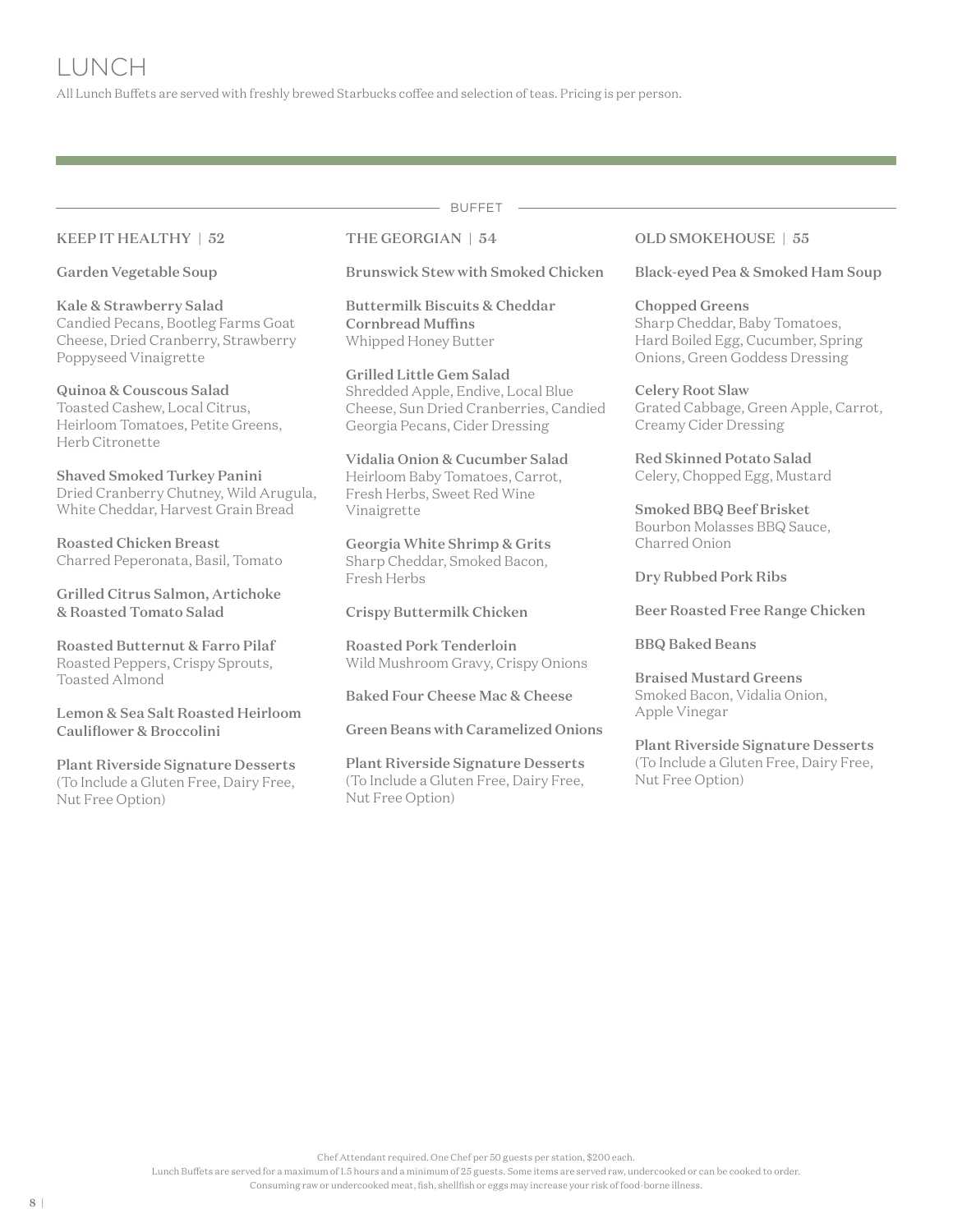All Lunch Buffets are served with freshly brewed Starbucks coffee and selection of teas. Pricing is per person.

BUFFET —————————————————————————GRAB-AND-GO LUNCH

#### TUSCAN | 54

#### Black Kale, Sausage & Potato Soup Heirloom Tomato Caprese with Garden Basil, Fresh Mozzarella, Balsamic Onions

Chopped Antipasti Salad Crisp Romaine, Salami, Capicola, Provolone, Tomato, Red Onion, Olives, Cucumber, Pepperoncini

Campari Tomato & Roasted Chicken Focaccia Flatbread Fresh Mozzarella, Basil Pesto, Toasted Pine Nuts

Grilled Italian Sausage Caramelized Peppers & Onions, Sunday Gravy

Roasted Sea Bass Tomato & Roasted Pepper Relish, Oregano, Capers, Olives

Cavatappi Primavera with Garden Vegetables Garlic White Wine, Blistered Tomatoes, Pecorino

# Balsamic Roasted Zucchini

Crimini Mushrooms, Blistered Tomatoes & Cauliflower

Plant Riverside Signature Desserts (To Include a Gluten Free, Dairy Free & Nut Free Option)

#### LUNCH ON THE GO | 35

Salad Options (select one)

- Fresh Fruit Salad
- Rotini Pasta Salad
- Southern Potato Salad
- Carrot Coleslaw

Sandwich Options (select three) Includes Whole Fruit & Kettle Chips

- Roast Turkey BLT Arugula, Vine Ripe Tomato, Smoked Bacon, Cranberry Aioli, Harvest Grain
- Peppered Roast Beef Havarti, Caramelized Onion, Wild Arugula, Horseradish Spread, Soft Baguette
- Shaved Smoked Ham Swiss, Balsamic Onions, Vine Ripe Tomato, Honey Dijonnaise
- Grilled Pesto Chicken Provolone, Arugula, Pesto Aioli, Roasted Tomato, Ciabatta
- Albacore Tuna Wrap Petite Greens, Vine Ripe Tomato, Red Onion, Lemon Caper Aioli, Whole Wheat Wrap
- Italian Hero Capicola, Salami, Roasted Ham, Provolone, Roasted Peppers, Arugula, Olive Spread, Soft Roll
- Roasted Portobello Wrap Red Pepper Hummus, Roasted Garden Vegetables, Baby Spinach, Whole Wheat Wrap
- Apple Chicken Salad Sandwich Dried Cranberries, Grapes, Toasted Almonds, Tomato, Butter Lettuce, Seeded Loaf

Chef Attendant required. One Chef per 50 guests per station, \$200 each.

Lunch Buffets are served for a maximum of 1.5 hours and a minimum of 25 guests. Some items are served raw, undercooked or can be cooked to order.

Consuming raw or undercooked meat, fish, shellfish or eggs may increase your risk of food-borne illness.

Desserts (select one)

- Chocolate Chip Cookie
- Double Chocolate Brownie
- Coconut Macaroon
- Seasonal Bakery Bar

#### CHANCE TO ENHANCE

Individual Bag Trail Mix | 5

Granola Bar | 5

Bottled Water or Gatorade | 6

Soft Drink | 5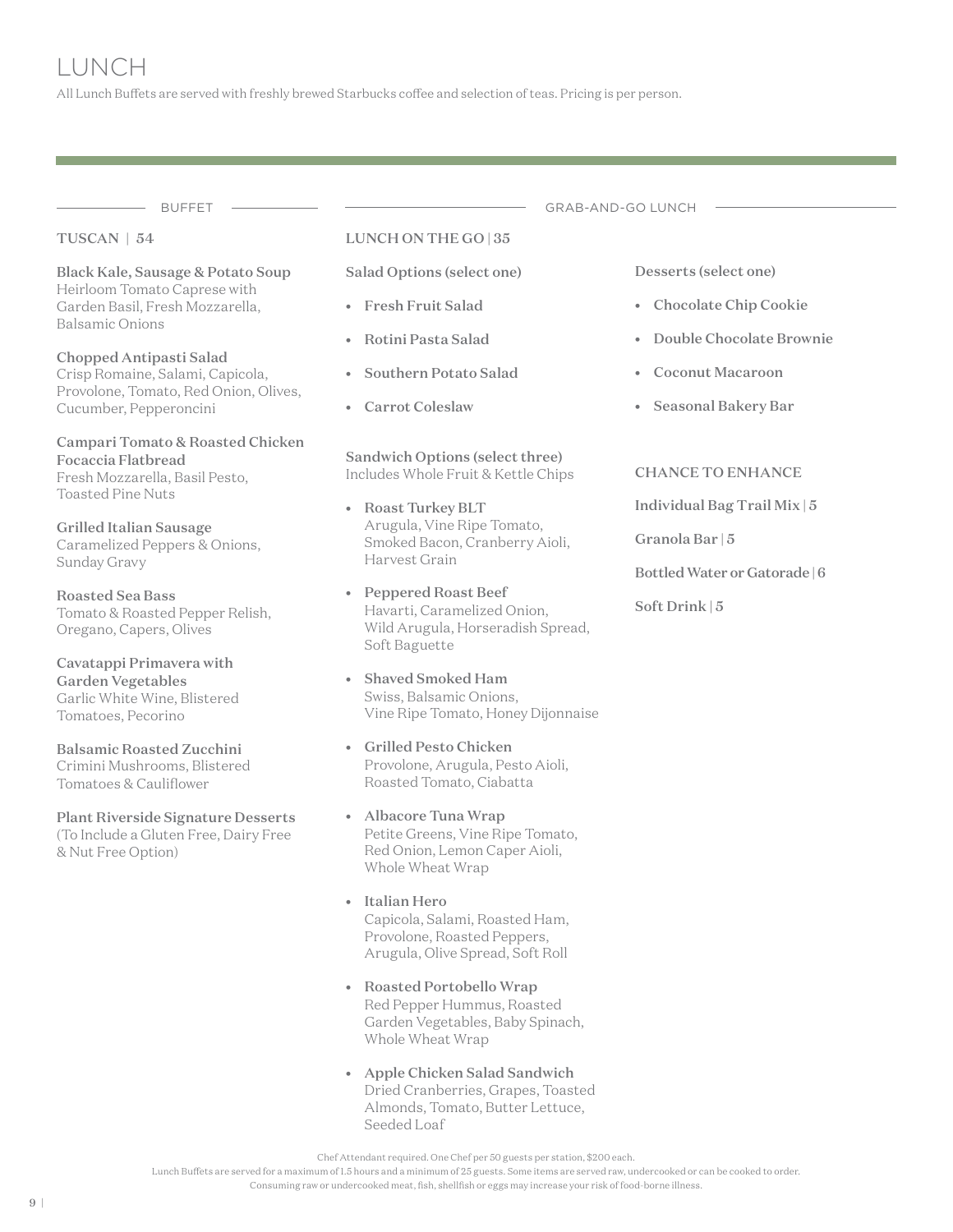# PLATED LUNCH | TWO COURSES

Includes artisan bread with butter and freshly brewed Starbucks coffee and selection of teas. Pricing is \$38 per person.

#### Savannah Chop

Crisp Romaine Hearts, Grape Tomatoes, Roasted Corn, Smoked Cheddar, Applewood Bacon, Cornbread Croutons, Avocado Buttermilk Dressing

#### Hearts of Romaine Salad

Asiago Croutons, Shaved Parmigiano, Roasted Tomatoes, Roasted Garlic Dressing

#### Roasted Baby Beets

Petite Greens, Bootleg Farms Goat Cheese, Fresh Orange, Spiced Pecans, Citrus Sherry Vinaigrette

#### Garden Greens

Roasted Cherry Tomatoes, English Cucumber, Shaved Radish, Marinated Artichokes, Crumbled Feta, White Balsamic Vinaigrette

#### The Wedge Crisp Iceberg, Smoked Bacon, Roasted Tomatoes, Pickled Onions, Blue Cheese, Green Goddess Dressing

— ENTRÉE SALADS ——————————————PROTEINS (select one) ———————————————DESSERTS —

### Herb Marinated Chicken Breast

Roasted Atlantic Salmon

Grilled Skirt Steak

Pear & Apple Tart Caramel Jam, Almond Cream

Hazelnut Cappuccino Semifreddo Meringue Mousse, Honeyed Hazelnuts, Vanilla Bean Macaron

Cannoli Cheesecake Cocoa Streusel, Dark Chocolate Ganache

Whiskey Pecan Pie Maple Cream

Red Velvet Cake Cream Cheese Icing

Carrot Walnut Cake

Chai Tea Panna Cotta Orange Zest Cookie, Milk Chocolate Mallow Cream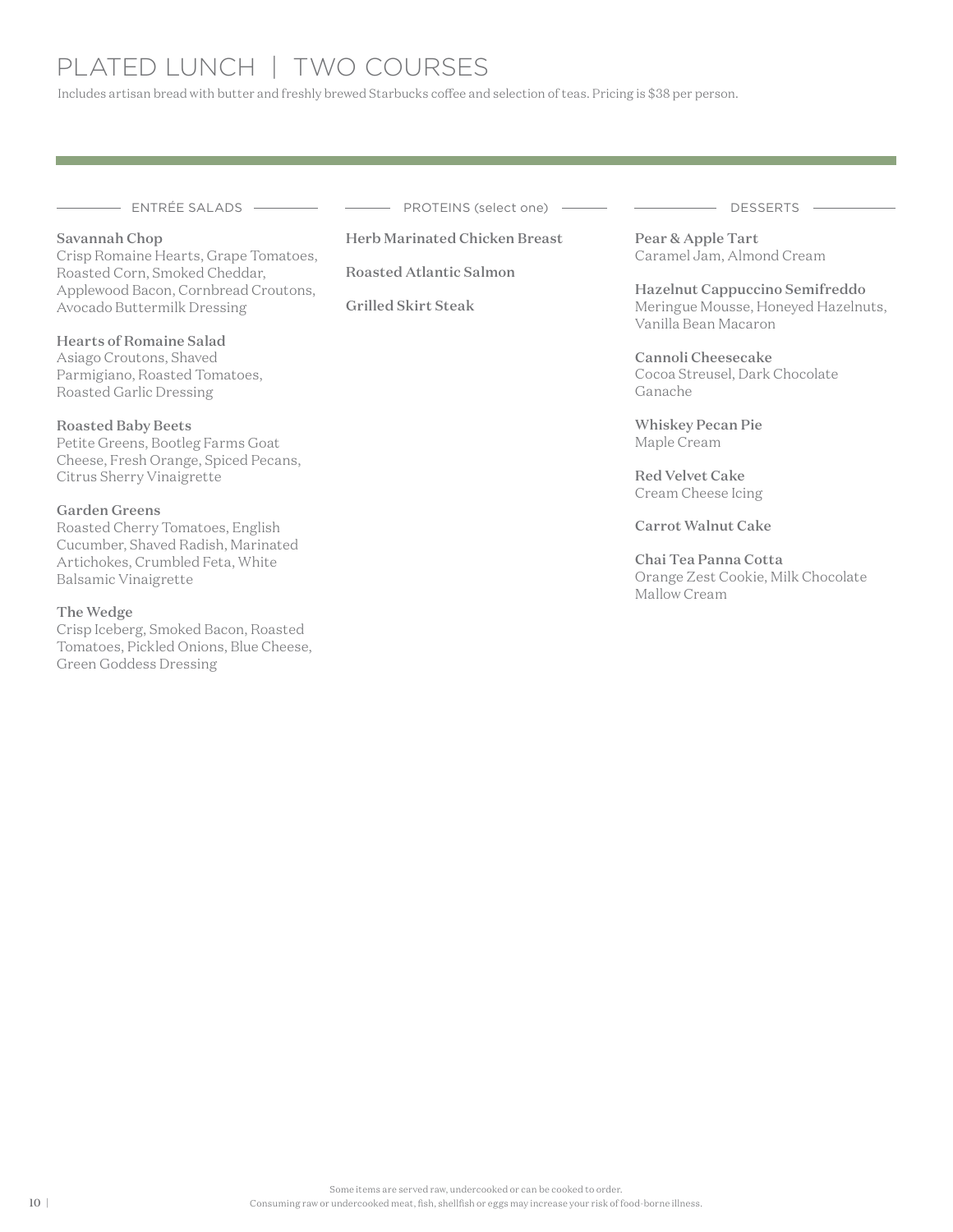# PLATED LUNCH | THREE COURSES

Includes artisan bread with butter and freshly brewed Starbucks coffee and selection of teas. Pricing is \$50 per person.

FIRST COURSE ENTRÉES DESSERTS

Roasted Corn Chowder Sweet Pepper, Cilantro

Creamy Tomato Bisque Grilled Cheese Croutons

Smoked Ham & Split Pea Crispy Prosciutto

Vine Ripe Tomato Artisanal Lettuce, Fresh Mozzarella, Petite Basil, Balsamic

#### Baby Spinach

Roasted Wild Mushrooms, Candied Walnut, Applewood Bacon, Sherry Dressing

#### Apple & Endive

Petite Greens, Glazed Pecans, Goat Cheese, Cider Vinaigrette

#### Caesar Salad

Chopped Romaine, Cornbread Croutons, Shaved Parmesan, Garlic Dressing

Pan Roasted Chicken Breast Heirloom Potato & Bacon Hash, Brussel Leaves, Forest Mushroom, Sherry Herb Vinaigrette

Herb Marinated Free Range Chicken Breast Sweet Potato, Charred Green Beans, Balsamic Onions, Chicken Jus

Citrus Seared Salmon Roasted Cauliflower, Haricot Verts, Shaved Radish, Herb Citronette

Cavatelli Short Rib Ragù, English Peas, Lemon, Snipped Herbs, Toasted Breadcrumb

Steak Frites Grilled Flat Iron, Hand-cut Garlic Wedges, Caramelized Onion Jus

#### Spice Roasted Heirloom Carrots

Geechie Boy Mills Warm Farro Salad, Medjool Date, Wilted Spinach, Sherry Maple Vinaigrette

Pear & Apple Tart Caramel Jam, Almond Cream

Hazelnut Cappuccino Semifreddo Meringue Mousse, Honeyed Hazelnuts, Vanilla Bean Macaron

Cannoli Cheesecake Cocoa Streusel, Dark Chocolate Ganache

Whiskey Pecan Pie Maple Cream

Red Velvet Cake Cream Cheese Icing

Carrot Walnut Cake

Chai Tea Panna Cotta Orange Zest Cookie, Milk Chocolate Mallow Cream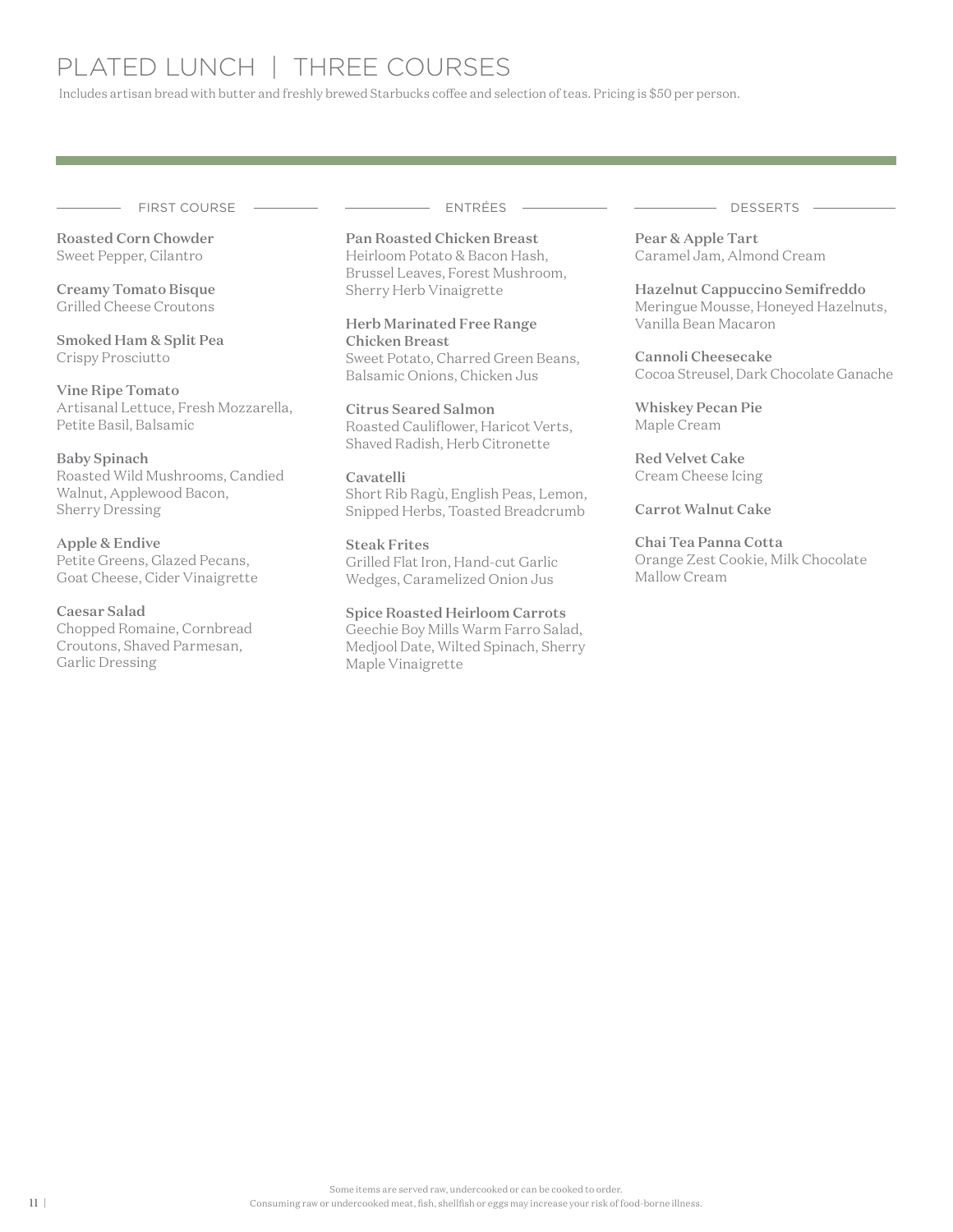Pistachio Goat Cheese, Local Honey,

Cornbread | 81/dozen

| CHILLED HORS D'OEUVRES                                            | HOT HORS D'OEUVRES                                                   |
|-------------------------------------------------------------------|----------------------------------------------------------------------|
| Curry Chicken Profiterole   81/dozen                              | Chicken & Waffle Bite, Chile Maple Drizzle   81/dozen                |
| Teriyaki Chicken Summer Roll,<br>Sweet Chili Sauce   81/dozen     | BBQ Pulled Pork Biscuit   81/dozen                                   |
| Chipotle Chicken Tortilla Pinwheel   81/dozen                     | Chicken Wellington   85/dozen<br>Lemongrass Chicken Satay   81/dozen |
| Mini Shrimp BLT, Peppered Bacon, Tomato Jam,<br>Frisée   87/dozen | Chicken Quesadilla Cones   84/dozen                                  |
| Coastal Shrimp & Cucumber Shooter   87/dozen                      | Shrimp & Grits, Cajun Citrus Butter   87/dozen                       |
| Crab Salad in Phyllo   87/dozen                                   | Smoked Cheddar & Corn Fritter,<br>Pimento Cheese   84/dozen          |
| Sesame Seared Tuna, Wasabi,<br>Won Ton, Radish   87/dozen         | Truffled Mac & Cheese, Smoked Bacon, Phyllo   85/dozen               |
| Ahi Taco, Ponzu & Radish   87/dozen                               | Blue Cheese Stuffed Bacon Wrapped Dates   81/dozen                   |
| Smoked Salmon Blini, Crema & Lime   87/dozen                      | Boursin Stuffed Artichoke Hearts   81/dozen                          |
| Deviled Egg, Bacon Jam & Smoked Paprika   81/dozen                | Mini Crab Cakes, Roasted Pepper Remoulade   87/dozen                 |
| Prosciutto & Melon, Citrus Zest   84/dozen                        | Grilled Baby Lamb Chops, Roasted Pepper Dip   87/dozen               |
| Beef Tenderloin Crostini, Horseradish Aioli   84/dozen            | Lobster Risotto Fritter, Lemon & Chive   87/dozen                    |
| Whipped Brie & Apple Chutney,<br>Candied Walnut   84/dozen        | Honey Sriracha Chicken Meatball   81/dozen                           |
|                                                                   | Beef Tenderloin, Mushroom in Puff Pastry   85/dozen                  |
| Heirloom Tomato Bruschetta,<br>Manchego & Black Olive   81/dozen  |                                                                      |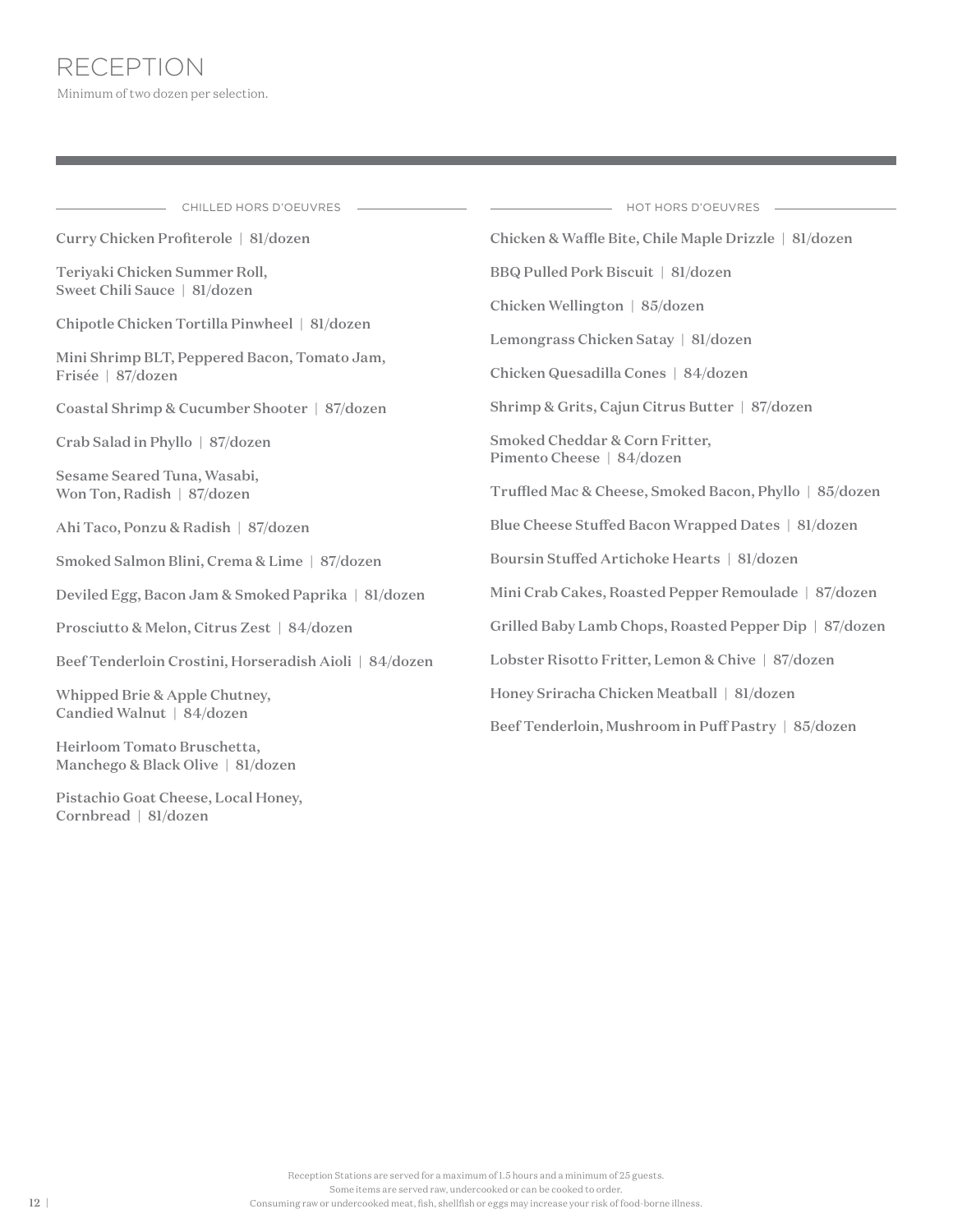#### \*Carved Fresh Fruit | 10

Sun Ripened Seasonal Fruits:

Melons, Pineapple, Papaya, Grapes & Berries Served with Yogurt & Fruit Dip

Fresh Fruit Purées, Honeycomb & Tajin

#### Market Fresh Crudités | 13

Seasonal Market Vegetables Served with Chipotle Ranch, Roasted Red Pepper Dipping Sauces

#### Mezze | 14

Traditional Hummus, Baba Ghanoush, Cucumber Tzatziki, Marinated Olives, Romaine & Endive Spears, Pita Crisps

# CHILLED STATIONS

#### \*Smashed Avocado | 18

Made to order Guacamole

Hass Avocados, Pico de Gallo, Queso Fresco, Cilantro

Fire Roasted Salsa Roja, Tomatillo Salsa Verde

Warm Tortilla Chips

#### Artisan Cheese | 20

Local and Artisan Cheeses, Fresh & Dried Fruits, Nuts, Rustic Breads

#### \*Poke & Ceviche Bar | 22

Ahi Tuna Poke Tossed to Order with Sesame Ponzu, Radish & Cilantro, Coconut Rice

Shrimp & Octopus Ceviche, Tomato, Red Onion, Jalapeño & Fresh Cilantro

Diver Sea Scallop Ceviche, Fresh Citrus, Red Pepper, Serrano Chile

Tortilla & Plantain Chips

#### Antipasto | 23

Assorted Italian Cured Meats, Marinated Mozzarella, Roasted, Grilled & Pickled Vegetables, Olives & Artisan Focaccia

# Savannah Oyster Roast | 28

(based on 5 pieces per person)

East Coast Oysters Gently Grilled Over Pecan Wood

Cocktail Sauce, Tomato Chow Chow Mignonette, Garlic Butter, Charred Lemon Wedges, Hot Sauce

#### Chilled Coastal Seafood

Marinated Green Lip Mussels | 26/pound

Poached Jumbo Shrimp | 40/pound

Oysters on the Half Shell | 62/dozen

King Crab Legs | 60/half pound

Cocktail Sauce, Mignonette, Remoulade, Lemon Wedges, Hot Sauce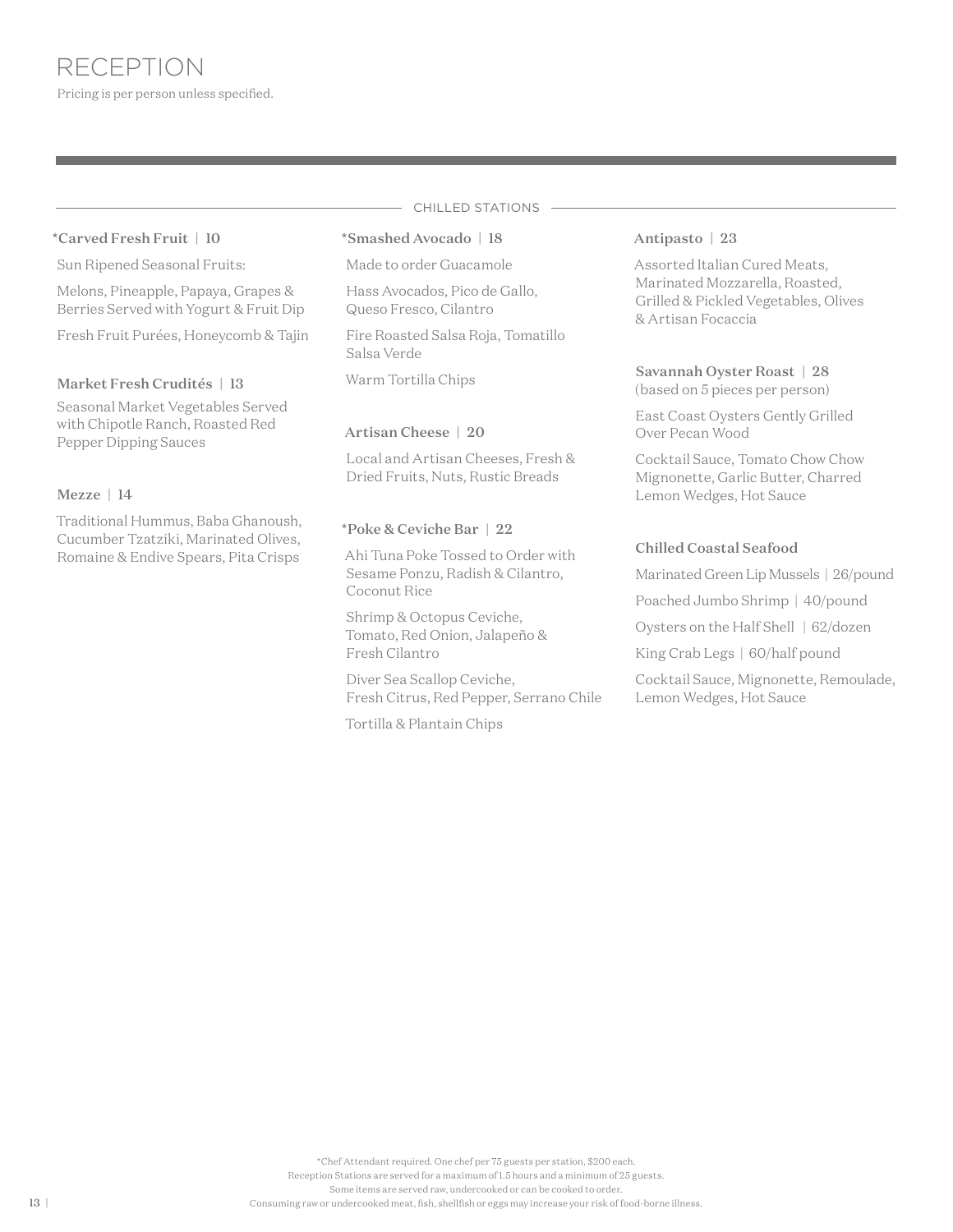#### HOT POTATO | 18

Roasted Garlic Whipped Yukon Golds

Mini Bakers

House Kettle Chips

Garlic Herb Potato Wedges

Chile Spiced Sweets

#### Toppings

Smoked Bacon, Cheddar Cheese, Sour Cream, Butter, Green Onions, Caramelized Onion Dip, Buttermilk Ranch, Beer Cheese

### \*MAC & CHEESE | 22

#### Pastas

Cavatappi, Orecchiette & Elbow Macaroni

#### Cheeses

Cheddar, Smoked Gouda & Truffle Gruyère

#### Add-ins

Applewood Bacon, Smoked Brisket, Grilled Chicken, Shrimp, Caramelized Onions, Red Peppers, Forest Mushrooms, Baby Spinach, Peas, Sundried Tomatoes, Scallions, Chile Flake, Artichokes

#### HOT STATIONS

SLIDER BAR | 23 (select two) (based on 1.5 pieces/person)

- Angus Beef Sharp Tillamook Cheddar, Caramelized Onions
- Smokey Bleu Angus Beef, Smoked Bleu Cheese, Peppered Bacon
- Seared Ahi Tuna Cucumber Kimchi, Sesame Ponzu
- Coastal Crab Blue Crab Cake, Celery Slaw, Old Bay Remoulade
- Hawaiian Chicken Teriyaki Chicken Breast, Grilled Pineapple, Charred Red Onion
- The Yard Bird Ground Turkey, Green Apple Slaw, Cranberry Aioli

#### \*SHRIMP & GRITS | 25

Sweet Georgia Shrimp Sautéed & Served with Geechie Boy Mill Grits

Applewood Smoked Bacon, Chile Butter, Sweet Peppers, Onions

#### FOCACCIA FLAT BREADS | 23 (select three)

- Margarita Vine Ripe Tomatoes, Basil Pesto, Fresh Mozzarella
- BBQ Chicken Roasted Chicken, Pepper Jack Cheese, Shaved Red Onion, BBQ Sauce
- Italian Butcher Pepperoni, Sausage, Salami, Classic Tomato, Mozzarella, Chile Flake
- Fungi Roasted Forest Mushrooms, Caramelized Onion, Wild Arugula, Fontina
- Hawaiian Roasted Pineapple, Smoked Ham, Mozzarella
- Wine Country Fig Jam, Blue Cheese, Prosciutto, Arugula, Aged Balsamic

### \*LOW COUNTRY | 29

Fresh Coastal Seafood Boiled Fresh in our Signature Court Bouillon

Georgia Shrimp, Crab Legs, Smoked Sausage, Red Potatoes & Corn on the Cob

Garlic Butter, Hot Sauce, Cornbread & Whipped Honey Butter

\*Chef Attendant required. One chef per 75 guests per station, \$200 each.

Reception Stations are served for a maximum of 1.5 hours and a minimum of 25 guests.

Some items are served raw, undercooked or can be cooked to order.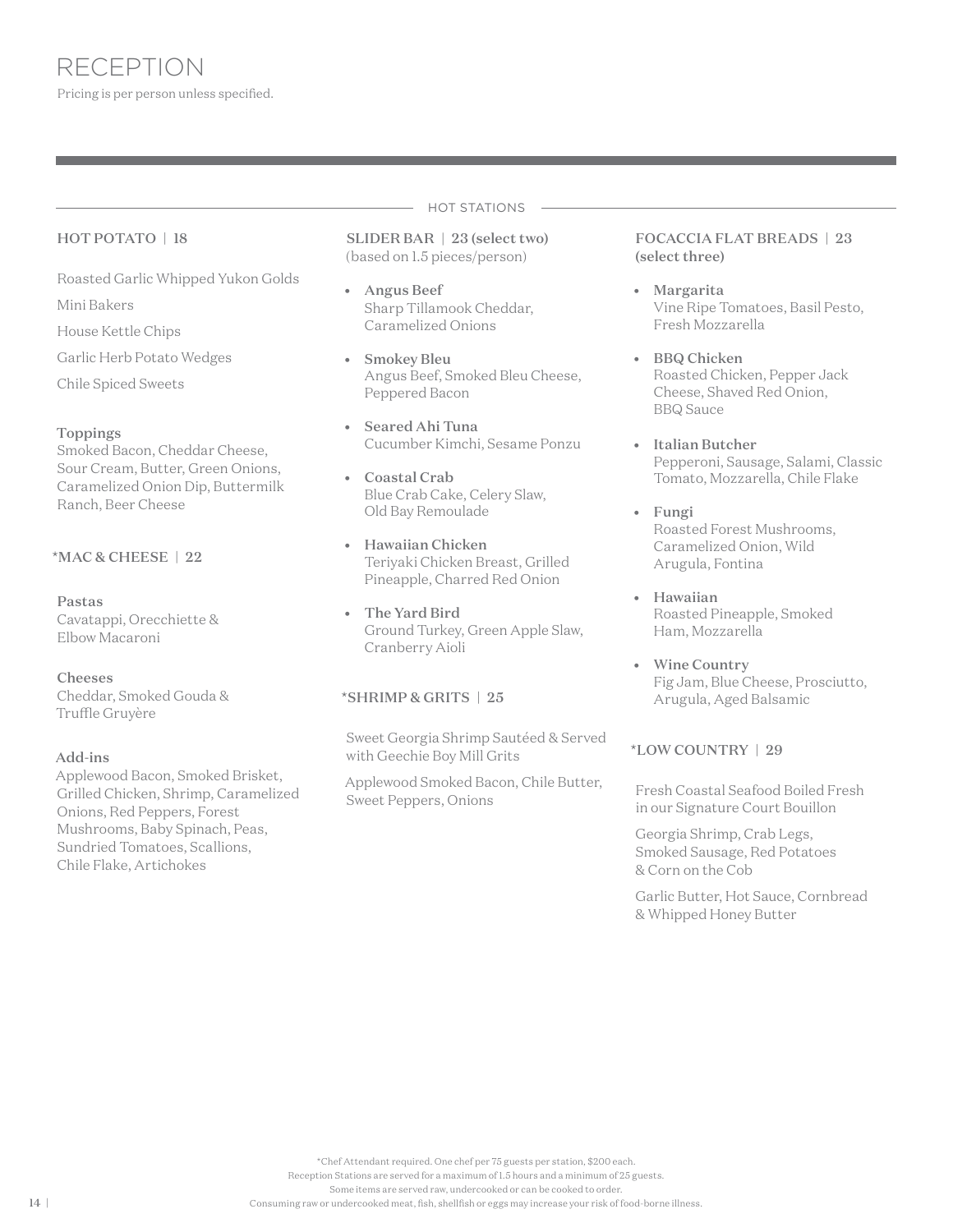\*Smoked Turkey Breast | 300 (serves 20-25 guests)

Organic Herb Jus, Sage, Cranberry Chutney, Dollar Rolls

\*Bourbon & Maple Grilled Pork Belly | 350 (serves 30-35 guests)

Apple Slaw, Grain Mustard Vinaigrette, Split Rolls

#### \*Smoked Brisket | 400 (serves 20-25 guests)

PRD BBQ Sauce, House Pickles, Dollar Rolls

- THE CARVING BOARD -

\*The Whole Fish | 425 (serves 20-30 guests)

Whole Roasted Snapper Stuffed with Fresh Citrus

Fennel Slaw, Citrus Mojo

# \*Roasted Tenderloin of Beef | 475 (serves 15-20 guests)

Red Wine Jus, Horseradish Cream, Assorted Split Rolls

#### \*Herb Crusted Prime Rib | 500 (serves 20-25 guests)

Rosemary Au Jus, Horseradish Cream, Dollar Rolls

#### \*The BIG Pig | 850 (serves 80-100 guests)

Semi Boneless Suckling Pig, Stuffed with Sausage and Pork Loin

Hawaiian Rolls, Roasted Pineapple & Poblano Relish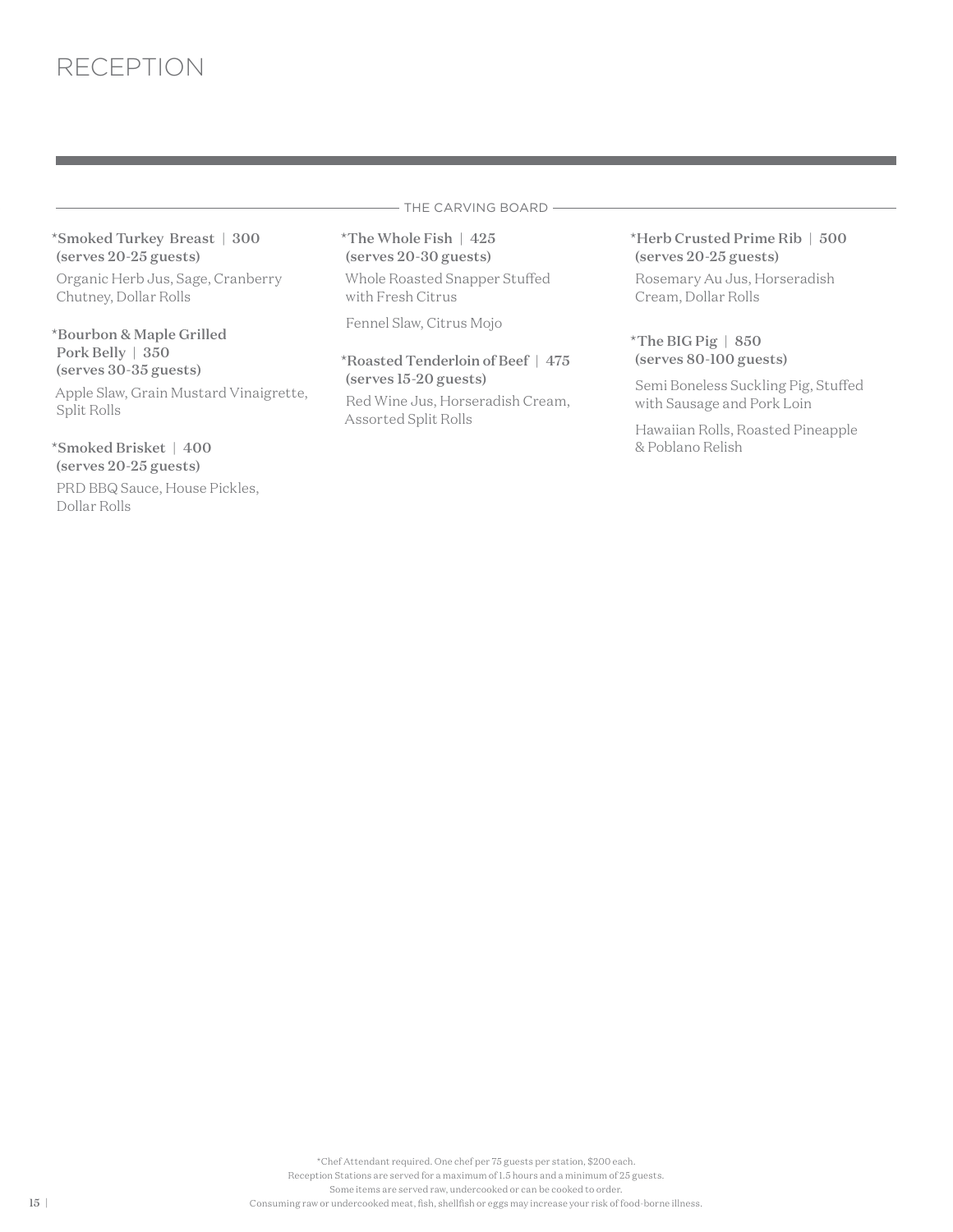#### DESSERTS

#### \*Crème Brûlée | 16 (select three)

Custards: Tahitian Vanilla, Coffee, White Chocolate Raspberry, Milk Chocolate Orange, Cinnamon

Sugars: Plain, Lavender, Raw, Citrus

#### \*Ice Cream Sandwich Bar | 16

Cookies: Chocolate Chunk, Sugar, Peanut, Double Chocolate

Ice Cream: Chocolate, Sea Salt Caramel, Vanilla Bean, Mint Chip

Roll-Ins: Crumbled Oreo Cookies, Graham Crackers, Crushed M&M's, Rainbow Sprinkles, Chopped Peanuts

#### \*Fried Hand Pies & Mini Cobblers | 16

Flavors: Georgia Peach, Nutella & Banana, Mixed Summer Berry, Southern Apple, Cinnamon Sugar, Vanilla Anglaise, Chocolate Drizzle, Vanilla Cream

#### \*Carnival Cakes | 16 (select two)

Hot & Fresh Funnel Cakes Made to Order

Flavors: Spice, Vanilla, Cocoa

Toppings: Chocolate Sauce, Strawberry & Peach Compote, Rainbow Sprinkles, Nutella, Almonds, Caramel Bananas, Whipped Cream

#### Mini Desserts | 18

Chef Selection of Five Signature Mini Desserts from our Bake Shop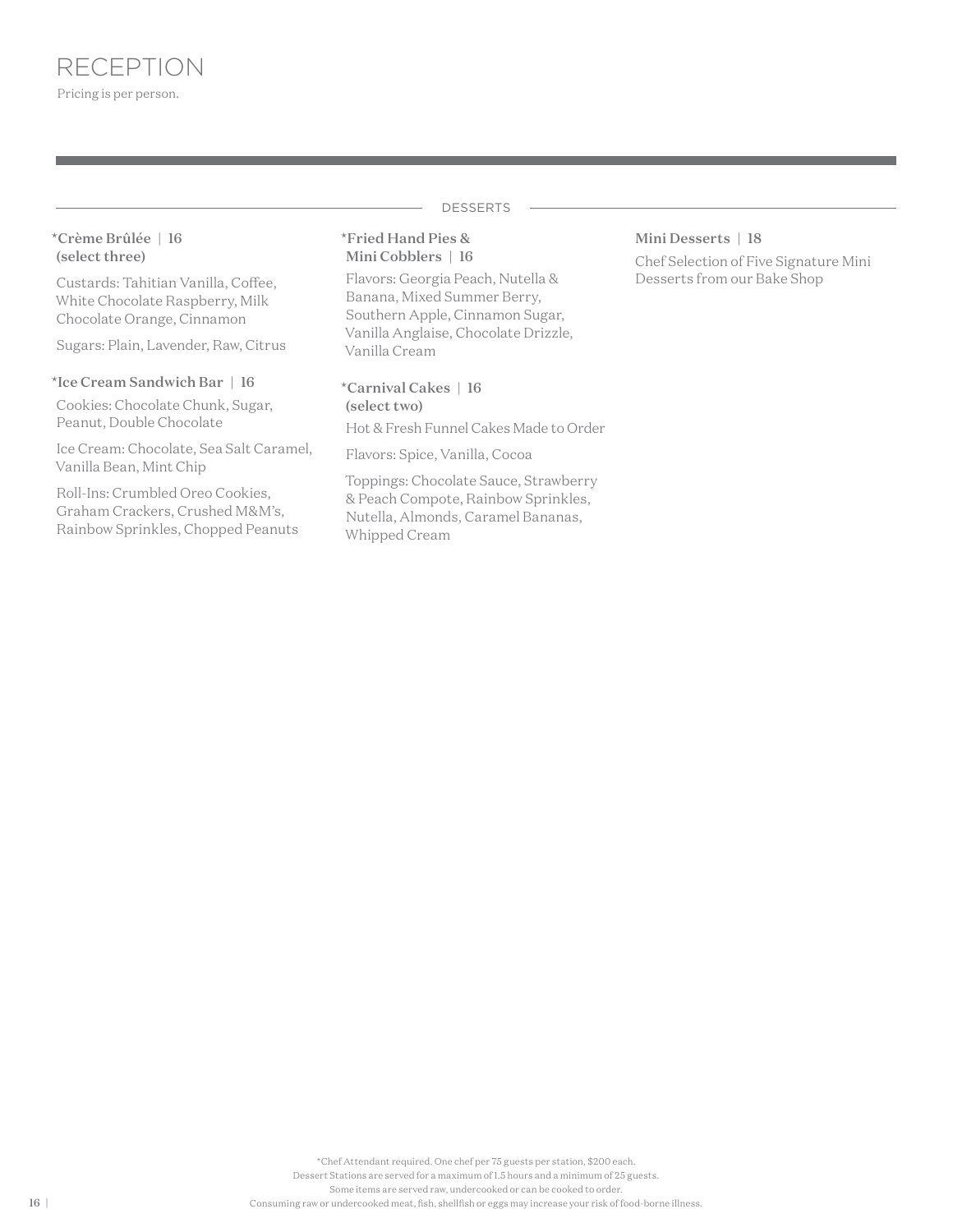#### SOUTHERN WELCOME | 115

#### Salads

Roasted Sweet Potato Salad with Avocado, Scallions, Charred Corn, Sweet Peppers, Red Onion, Mustard Dressing

Black Eyed Pea & Quinoa Salad with Applewood Bacon, Vine Ripe Tomato, Cucumber, Onion, Fresh Herbs, Local Citrus

#### \*Shrimp & Grits

Sweet Georgia Shrimp Sautéed with Applewood Smoked Bacon, Chile Butter, Sweet Peppers, Onions Served with Geechie Boy Mill Grits

#### Sliders

Chicken & Waffles, Maple Bacon Jam, Pickled Onion

Smoked BBQ Brisket, House Pickles, Crispy Onion

Fried Green Tomato, Southern Slaw, Remoulade

#### \*Mac & Cheese

Pastas: Cavatappi, Orecchietti, Elbow Macaroni & Shells

Cheeses: Cheddar, Smoked Gouda & Truffle Gruyère

Add-ins: Applewood Bacon, Smoked Brisket, Grilled Chicken, Caramelized Onions, Red Peppers, Forest Mushrooms, Peas, Baby Spinach, Sundried Tomatoes, Scallions, Chile Flake, Artichokes

#### \*Low Country Boil

Fresh Coastal Seafood Boiled Fresh in our Signature Court Bouillon

Georgia Shrimp, Smoked Sausage, Red Potatoes & Corn on the Cob

Garlic Butter, Hot Sauce, Cornbread & Whipped Honey Butter

#### Sweet Ending

Selection of Southern Desserts from our Bakery

STATION DINNERS  $\qquad \qquad \qquad$ 

### TASTE OF THE PLANT RIVERSIDE | 125

#### Turbine Cafe

Baby Spinach & Harvest Strawberry Salad, Candied Walnut, Blue Cheese, Shaved Apple, Farro, Strawberry Poppyseed Vinaigrette

Grilled Pesto Chicken Roasted Tomato & Artichoke Relish

#### Riverwalk Pavilions

\*Crab Cake Sliders, Old Bay Coleslaw, Spicy Remoulade

\*Carved Slow Roasted Brisket, District BBQ Sauce, Soft Rolls

Grilled Bratwurst, Sauerkraut, German Mustard

#### Graffito Pizzeria

Chopped Antipasto Salad Salami, Capicola, Ham, Provolone, Olives, Sweet Peppers, Tomatoes, Cucumber, Lemon Oregano Dressing

Margherita Pizza Fresh Mozzarella, Basil, Campari Tomatoes, Focaccia Crust

### Stone & Webster Steakhouse

Iceberg Wedge Blue Cheese, Smoked Bacon, Roasted Tomatoes, Pickled Onion, Green Goddess Dressing

Potato Bar Yukon Gold Mashed & Loaded Baked Potatoes

Charred Grilled NY Steak Wild Mushroom & Chive Jus, Roasted Peppers

#### PRD (Dessert)

Signature Desserts from our Restaurants at Plant Riverside District

Some items are served raw, undercooked or can be cooked to order.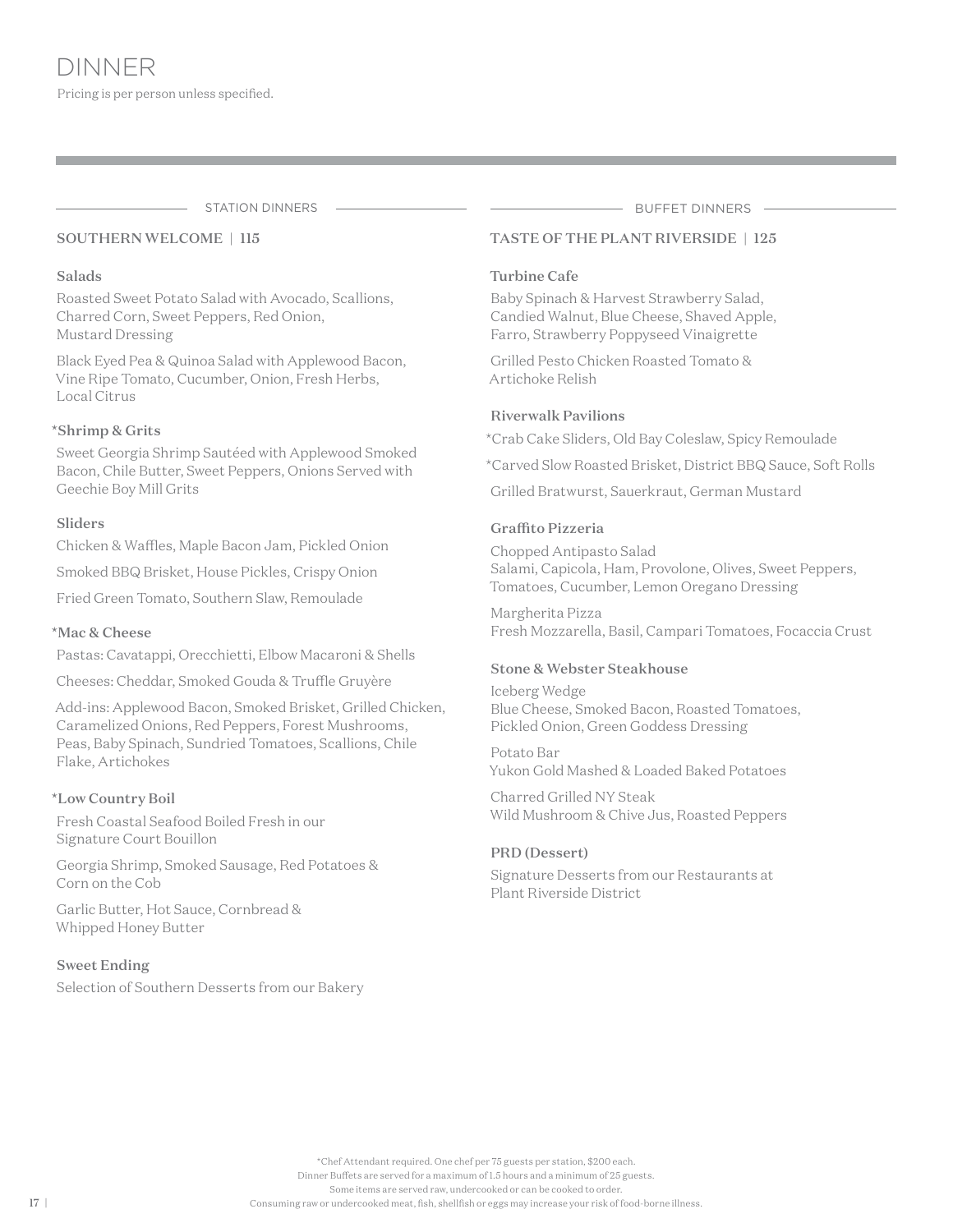All Dinner Buffets are served with freshly brewed Starbucks coffee and selection of teas. Pricing is per person.

#### COCINA LATINA | 94

Pozole de Pollo Roasted Chicken, Hominy, Red Chile, Cilantro

Rock Shrimp Ceviche Tostones & Tortilla Chips, Avocado, Tomato Aguachile, Jalapeño, Cucumber

Jicama, Heart of Palm and Citrus Salad Serrano Lime Vinaigrette

Hacienda Salad Baby Greens, Roasted Corn, Grape Tomatoes, Shaved Radish, Queso Fresco, Chipotle Ranch

Adobo & Cumin Braised Pork Fresh Tortillas, Mango & Black Bean Salsa

Roasted Chicken Mojo Roasted Poblano & Orange Salsita

Grilled Churassco Steak Charred Peppers, Chimichurri

Citrus Grilled Striped Bass Avocado & Pickled Onion Relish, Cucumber, Cilantro

#### Sofrito Rice & Black Beans

Elote Grilled Corn, Fresh Cilantro, Queso Fresco, Tajin, Lime Aioli

Selection of Latin Inspired Desserts from our Bakery

#### SMOKE ON THE RIVER | 92

Brunswick Stew Southern Hearty Stew with Roasted Vegetables and Smoked Chicken

 $-$  BUFFET  $-$ 

Heirloom Tomato & Cucumber Salad Vidalia Onions, Chow Chow, Fresh Herbs

Watermelon & Feta Salad Sun Ripened Melon, Bootleg Farms Feta, Fresh Basil, Pickled Onions

#### Classic Cole Slaw

#### Shrimp & Grits

Sweet Georgia Shrimp Sautéed with Applewood Smoked Bacon, Chile Butter, Sweet Peppers, Onions, Served with Geechie Boy Mill Grits

\*Smoked Brisket Dry Rubbed and Slow Smoked, Served with District BBQ Sauce

Southern Fried Chicken Crispy Herbs

#### BBQ Pork Ribs

Cornbread and Buttermilk Biscuits Pimento Cheese & Whipped Honey Butter

#### Baked Mac & Cheese

Creamed Corn

Selection of BBQ Inspired Desserts from our Bakery

#### AMERICAN STEAKHOUSE | 105

Raw Bar - Jumbo Shrimp & Oysters on the Half Shell Horseradish Cocktail Sauce, Mignonette, Lemon, Hot Sauce

French Onion Soup Gruyère Chive Croutons

Baby Spinach Salad Shaved Mushrooms, Chopped Egg, Smoked Bacon, Pickled Onion, Honey Poppyseed Dressing

Beefsteak Tomato & Onion Salad Crumbled Blue Cheese, Red Wine Vinaigrette

Jumbo Lump Crab Cakes Lemon Chive Remoulade, Charred Tomatoes

Roasted Free Range Chicken Grilled Artichoke & Oven Dried Tomato, Relish, Bourbon Chicken Jus

Grilled New York Strips Roasted Baby Peppers, Wild Mushroom Jus

Loaded Baked Potato Bar Sharp Cheddar, Blue Cheese, Smoked Bacon, Caramelized Onions, Green Onions, Sour Cream, Sweet Butter

Grilled Asparagus & Heirloom Carrots Lemon Zest, Olive Oil

Garlic Roasted Jumbo Mushroom Caps Herb Garlic Butter, Chile

Cheddar Parker House Rolls Whipped Butter

Selection of Inspired Steakhouse Desserts from our Bakery

\*Chef Attendant required. One chef per 75 guests per station, \$200 each.

Dinner Buffets are served for a maximum of 1.5 hours and a minimum of 25 guests.

Some items are served raw, undercooked or can be cooked to order.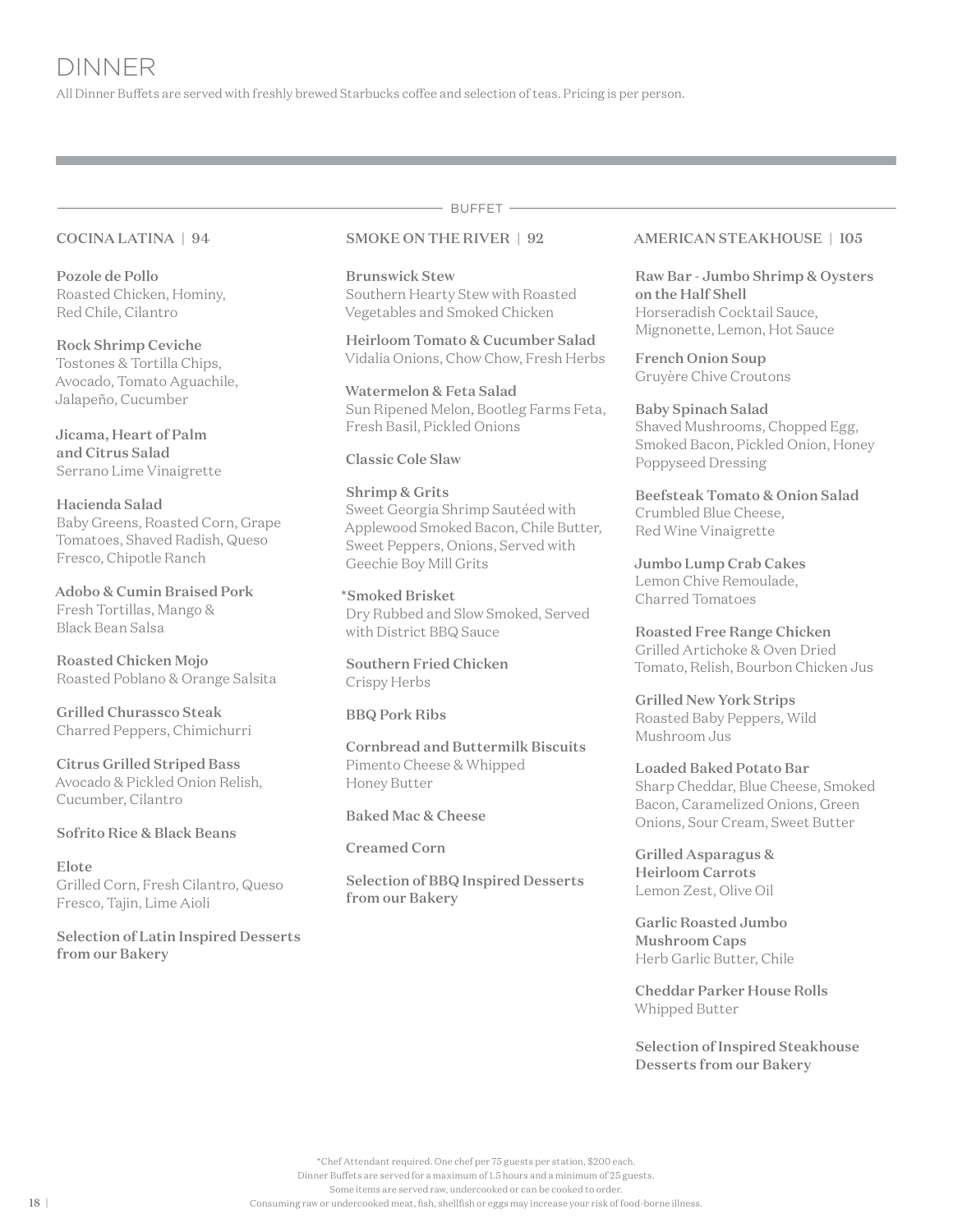# PLATED DINNER

All Plated Dinners include one starter, one entrée and one dessert along with artisan rolls & butter, freshly brewed Starbucks coffee and tea. Multiple preordered entrée choice selection pricing will reflect highest entrée price applicable to all offerings up to three options. Pricing is per person unless specified. À la carte service offered at \$12 additional per person.

- STARTERS -

#### SALAD

#### Simple Green Salad

Baby Greens, Local Goat Cheese, Shaved Garden Vegetables, Candied Pecans, Herb Citronette

Apple & Endive Green Apple, Red Grapes, Toasted Walnuts, Crisp Celery, Apple Cider Dressing

#### Wedge

Baby Iceberg, Smoked Bacon, Roasted Tomatoes, Blue Cheese, Chive, Creamy Green Goddess Dressing

#### Caesar Salad

Hearts of Romaine, Roasted Tomato, Focaccia Croutons, Shaved Parmigiano, Roasted Garlic Dressing

Heirloom Tomato Smoked Bacon, Arugula, Pickled Shallots, Aged Sherry Dressing

Vine Ripe Tomato Caprese Fresh Mozzarella, Petite Basil, Saba, Extra Virgin Olive Oil, Rustic Croutons

Roasted Beet Salad Arugula, Belgian Endive, Herbed Goat Cheese, Pickled Strawberry, Berry Balsamic Vinegar

Harvest Salad Romaine Lettuce, Ancient Grains, Cucumber, Tomato, Garden Herbs, Feta, Red Wine Vinaigrette

#### SOUP

Roasted Cauliflower Tempura, Lemon, Celery Leaf

Lobster Bisque Cognac Cream, Lobster Chive Salad

French Onion Gruyère Crouton, Caramelized Onion Broth, Charred Cipollini

Mushroom en Croute Flakey Pastry, Wild Mushrooms, Fresh Herbs

Roasted Tomato Bisque Crispy Basil, Grilled Cheese Crouton

Roasted Corn Chowder Smoked Bacon, Freeze Dried Corn, Chive Oil

#### CHILLED APPETIZERS (+12 /person)

Ahi Tuna Tataki Togarashi Seared Tuna, Avocado, Local Citrus, Soy Ponzu, Pickled Chile

Shrimp Ceviche Avocado Crema, Fresh Orange, Cilantro, Tomato Augachile, Crispy Plantain

Prosciutto & Melon Shaved Parma, Compressed Melon, Whipped Ricotta, Saba, Lemon, Toasted Pistachio

Crab & Avocado Rock Crab Salad, Hass Avocado, Pickled Mango, Radish, Petite Greens

Grilled Asparagus Celeriac Cream, Brioche Crouton, Boiled Egg, Lemon Extra Virgin Olive Oil

HOT APPETIZERS (+ 12/ person)

Jumbo Crab Cake Sweet Corn Purée, Pickled Shallot, Heirloom Tomato Salad

Duck Confit Ravioli Dried Cherry, Roasted Squash, Sage Brown Butter

Crispy Pork Belly Parsnip, Roasted Apple Hash, Pickled Black Berry, Frisée

Wild Mushroom Risotto Roasted Root Vegetables, Garden Herbs, Toasted Pine Nuts

Jumbo Prawns Geechie Boy Mill Grits, Smoked Cheddar, Bacon Jam, Green Onion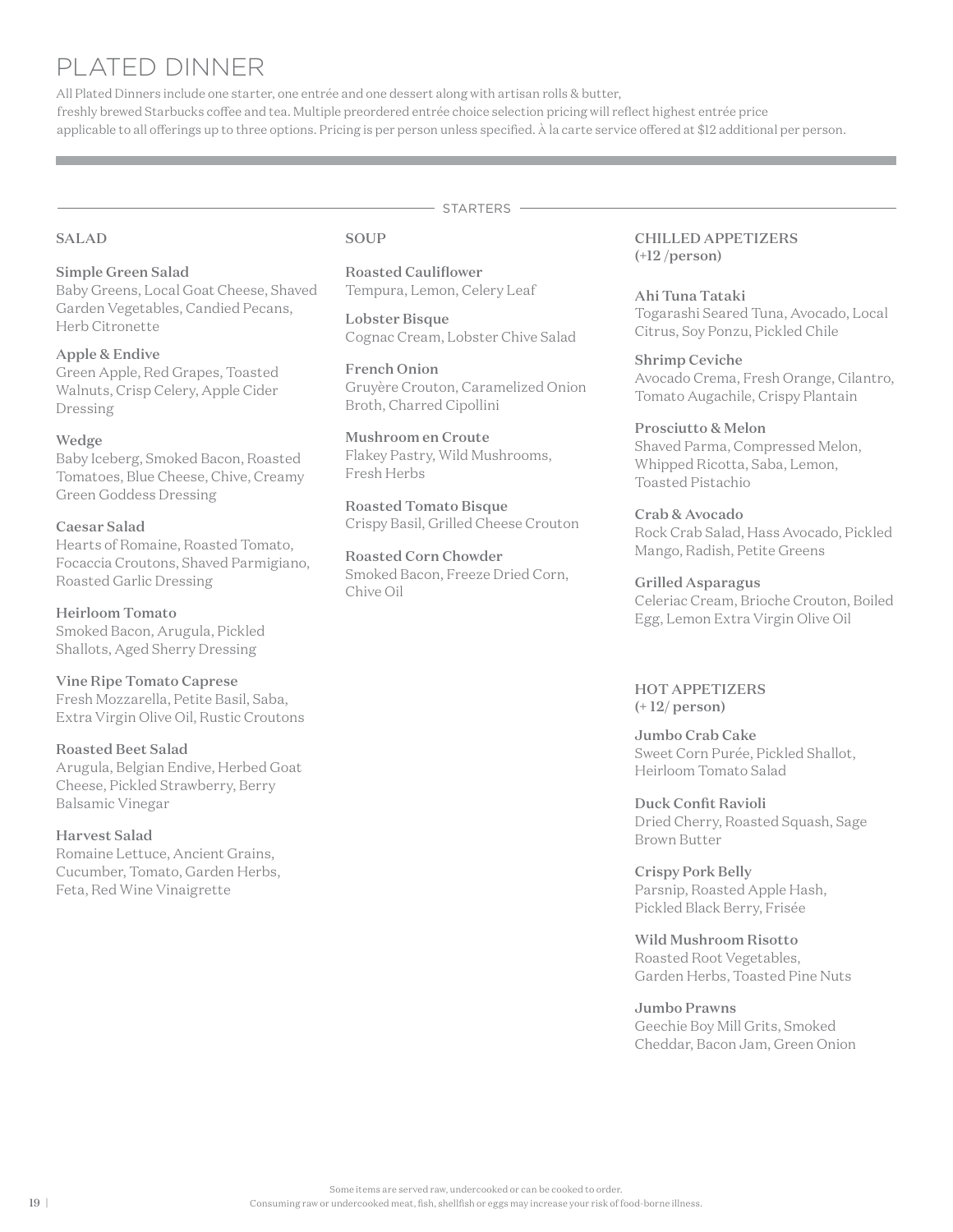# PLATED DINNER

All Plated Dinners include one starter, one entrée and one dessert along with artisan rolls and butter, freshly brewed Starbucks coffee and tea. Multiple preordered entrée choice selection pricing will reflect highest entrée price applicable to all offerings up to three options. Pricing is per person unless specified. À la carte service offered at \$12 dollars additional per person.

Pan Roasted Chicken Breast | 75 Grain Mustard Chicken Jus

Gruyère & Spinach Stuffed Chicken | 78 Caramelized Onion & Chive Jus

Honey & Chile Glazed Salmon | 78 Citrus & Fennel Salsa

Grilled Swordfish | 84 Cherry Tomato & Olive Relish

Roasted Sea Bass | 84 Preserved Lemon & Chive Vinaigrette

Bourbon Braised Beef Short Rib | 82 Braising Jus, Crispy Onions

Chile Dusted Beef Tenderloin | 94 Espresso Bordelaise

Horseradish & Herb Crusted Angus Tenderloin | 94 Caramelized Onion & Thyme Jus

Grilled Duroc Pork Chop | 82 Bacon Bourbon Jus, Fresh Herbs

#### $-$  DUO ENHANCEMENTS  $-$

Seared Diver Sea Scallops | +18/entrée Two Seared Scallops, Citrus, Chardonnay & Chive Beurre Blanc

Cold Water Lobster Tail | Market Price Basted Lobster Tail, Garlic Herb Butter

Petite Filet Mignon | +20/entrée 4oz Pan Roasted Petite Filet, Sauce Bordelaise

Sautéed Jumbo Prawns | +14/entrée Two Jumbo U10 Prawns, Roasted Garlic & Shallot Butter Sauce

Jumbo Crab Cake | +18/entrée Jumbo Lump Blue Crab, Old Bay Remoulade

 $\tt$  ENTRÉES  $\overline{\phantom{a}}$  dessert  $\overline{\phantom{a}}$  dessert  $\overline{\phantom{a}}$  sides  $\overline{\phantom{a}}$  dessert  $\overline{\phantom{a}}$ 

#### Vegetables (select two)

- Crisp Asparagus
- Seared Trumpet Mushrooms
- Glazed Heirloom Carrots
- Broccolini
- Roasted Root Vegetables
- Haricot Vert
- Caramelized Brussel Sprouts
- Seasonal Garden Vegetable

#### Starch (select one)

- Roasted Garlic Crushed Red Potatoes
- Crispy Geechie Boy Mills Polenta
- Smoked Cheddar & Herb Potato Gratin
- Geechie Boy Mill Farro Risotto
- Bootleg Farms Goat Cheese Polenta
- Yukon Potato Purée
- Herb & Roasted Tomato Risotto
- Roasted Heirloom Fingerling Potatoes

S'mores Cheesecake Graham Crust, Milk Chocolate Cheesecake, Toasted Marshmallow Cream

Mixed Berry Crumble Skillet Cinnamon Oat Streusel, Vanilla Bean Ice Cream

#### Italian Cream Cake

Spiced Cream Cheese Icing, Candied Pecans and Toasted Coconut

Chocolate Hazelnut Torte Devils Cake, Hazelnut Mousse, Ice Cream

Vanilla Bean Creme Brûlée Raspberry Meringue, Honey Almond Cookie

#### Apricot Galette

Frangipane, Honey Poached Apricot, Candied Pistachios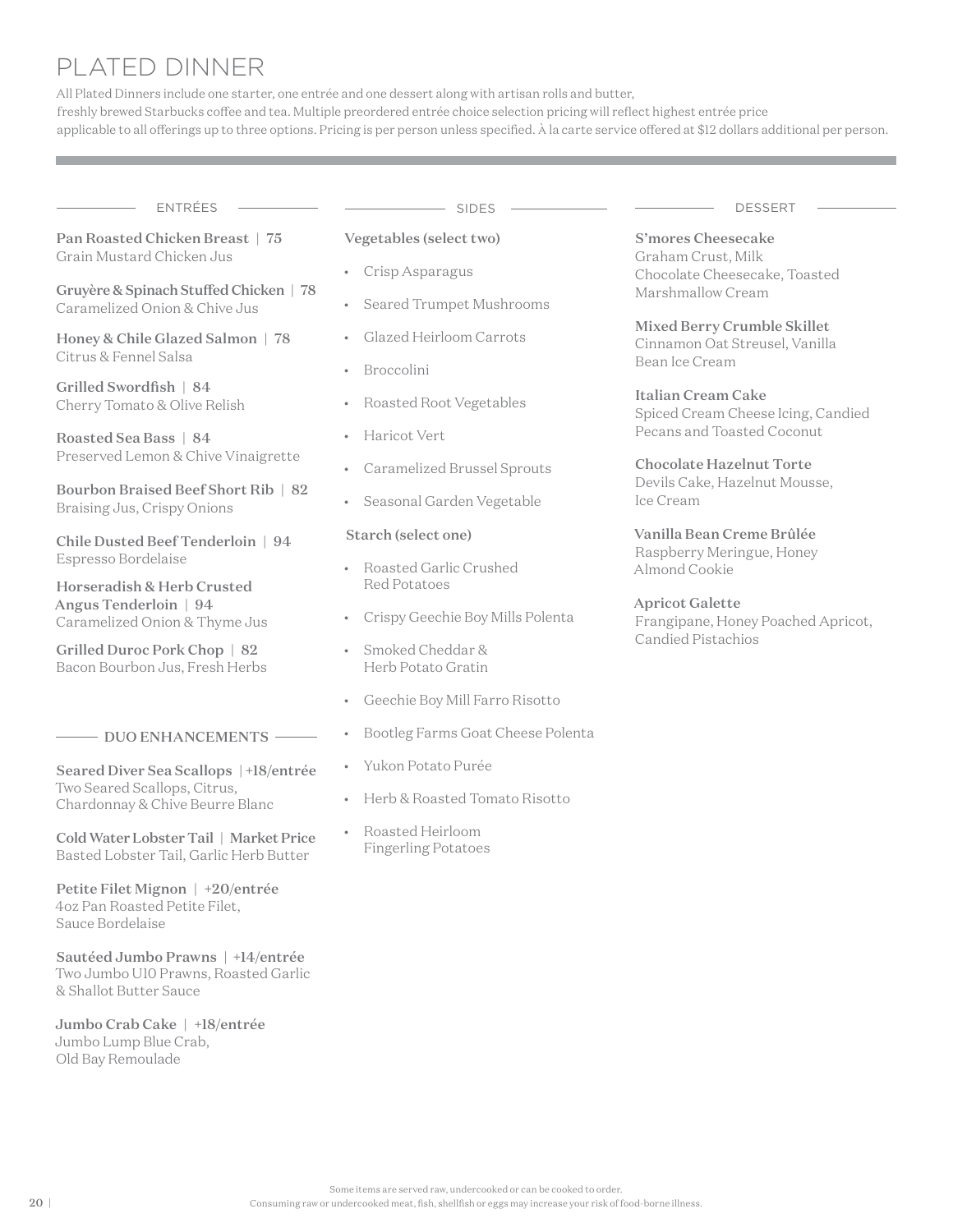|                                                                                   | CATERING BEVERAGE PROGRAM                  |                               |
|-----------------------------------------------------------------------------------|--------------------------------------------|-------------------------------|
|                                                                                   |                                            |                               |
| <b>CASH BAR BASIC FEES</b>                                                        | <b>LIQUORS</b>                             | <b>BEER</b>                   |
| Bartender - up to 2 hours, \$200,<br>each additional hour \$35,                   | Basic   11/drink                           | Domestic Beer   8/bottle/can  |
| one bartender for every 75 guests                                                 | $U$ pgrade   13/drink                      | Import Beer   9/bottle/can    |
| Cashier - up to 2 hours, \$150, each<br>additional hour \$35, one cashier per bar | Premium   15/drink                         | GA Craft Beer   10/bottle/can |
| Service Charge - 25% + Sales Tax                                                  | <b>WINE</b>                                |                               |
| Passed Wine Service - Bottle Price                                                | <b>Basic Wine</b> $ 1 $ /glass & 44/bottle |                               |
| Cash Bar Minimum - \$500 drink spend<br>per bar, plus tax, plus gratuity          | Upgrade   $13$ /glass & $52$ /bottle       |                               |
|                                                                                   | <b>Premium</b> $ 15/g$ ass & 60/bottle     |                               |

#### HOSTED BAR PACKAGES | BASIC BRANDS

25/person for one hour, 15/person each additional hour

#### WINES

### White/Rosé (select one)

Pinot Grigio - Villa Sandi Chardonnay - Boisset, Kessler Collection Rosé - Mulderbosch

#### Red (select two)

Chianti - Cecchi, Bonizio Pinot Noir - Maison Louis Latour Valmoissine Cabernet Sauvignon - Boisset,

Kessler Collection

#### Sparkling Wine (select one)

Prosecco - Villa Sandi Il Fresco Crémant - Simonet Blanc de Blancs

#### BEER (select five)

Domestic - Budweiser, Coors Light, Miller Lite, Michelob Ultra, Sam Adams Boston Lager, Goose Island 312, Dog Fish Head 60 Minute IPA, Omission Gluten Free Pale Ale, St. Pauli Girl Non-Alcoholic Beer, Angry Orchard Rosé Cider

Imported - Corona Premier, Stella Artois, Pilsner Urquell, Guinness, Moretti La Rossa, Heineken

Gin - Beefeater

Vodka - Smirnoff

Tequila - Jose Cuervo Silver

Scotch - Dewar's White Label

Whiskey - Jim Beam Bourbon, Jack Daniel's Tennessee Rye

Rum - Bacardi Superior

Other Spirits - Martini Rossi Vermouth, Bailey's, Kahlua, Campari, Aperol, Antica Formula, Punt e Mes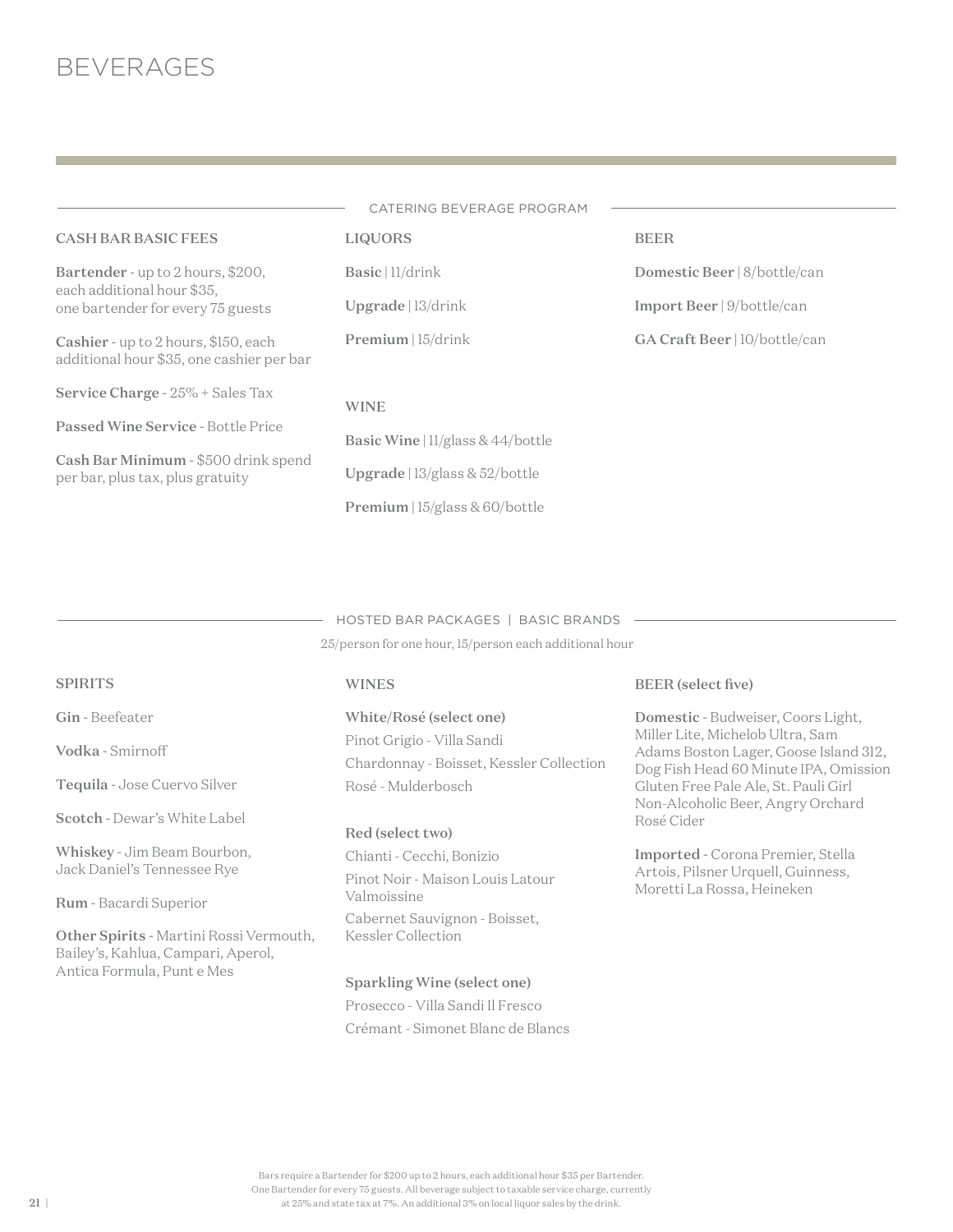# HOSTED BAR PACKAGES | UPGRADED BRANDS

30/person for one hour, 15/person each additional hour

**WINES** 

White/Rosé (select two) Sauvignon Blanc - The Crossings Pinot Grigio - Terre di Bacco Chardonnay - Cambria Katherine's Vineyard Rosé - Fleurs de Prairie

#### Red (select two)

Malbec - Terrazas de los Andes, Altos Del Plata Cabernet Sauvignon – Grayson Pinot Noir - Etude Lyric

Sparkling Wine (select one) Cava - Poema Cava Rosé - Poema

#### BEER (select five)

Domestic - Budweiser, Coors Light, Miller Lite, Michelob Ultra, Sam Adams Boston Lager, Goose Island 312, Dog Fish Head 60 Minute IPA, Omission Gluten Free Pale Ale, St. Pauli Girl Non-Alcoholic Beer, Angry Orchard Rosé Cider

Imported - Corona Premier, Stella Artois, Pilsner Urquell, Guinness, Moretti La Rossa, Heineken

Craft - Featuring Georgia & South Carolina Craft Breweries: Service Brewing Ground Pounder Pale Ale, Creature Comforts Tropicalia IPA, Sweetwater IPA, Southbound Mountain Jam, Pretoria Fields Walker Station Stout

#### Bars require a Bartender for \$200 up to 2 hours, each additional hour \$35 per Bartender. One Bartender for every 75 guests. All beverage subject to taxable service charge, currently at 25% and state tax at 7%. An additional 3% on local liquor sales by the drink.

# SPIRITS

Gin - Hendrick's

Vodka - Absolut Elyx

Tequila - Volcán Blanco

Scotch - Johnnie Walker Red

Whiskey - Bulleit Bourbon, Bulleit Rye

Rum - Flor De Caña 4 Year

Other Spirits - Martini Rossi Vermouth, Bailey's, Kahlua, Campari, Aperol, Antica Formula, Punt e Mes, Cointreau, St. Germain, Caravella Limoncello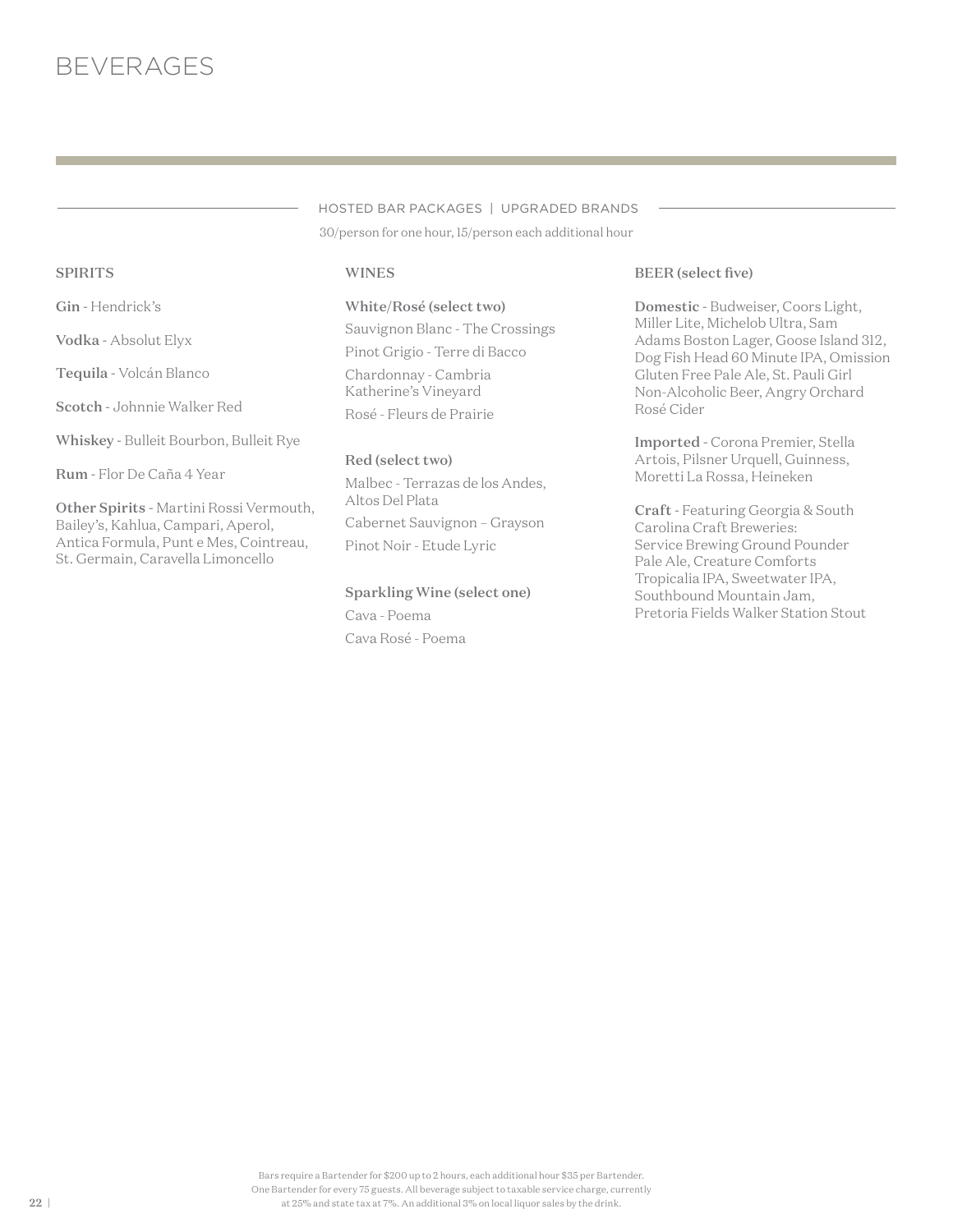35/person for one hour, 20/person each additional hour HOSTED BAR PACKAGES | PREMIUM BRANDS

#### WINES

#### White/Rosé (select two)

Chardonnay – Caymus, Mer Soleil Sauvignon Blanc – Justin, JNSQ Pinot Grigio - Terlato Riesling – Fritz Zimmer Kabinett Rosé - Gaia Agiorgitiko Dry Rosé

#### Red (select two)

Cabernet – Caymus, Bonanza Pinot Noir - François Labet Shiraz Blend – Peter Lehmann, Clancy's Red Blend Red Blend – Batasiolo, Langhe Nebbiolo

#### Sparkling Wine (Please select one)

Lambrusco – Albinea Canali Cava – Segura Viudas Cava Reserva Sparkling French - Faire La Fête, Crémant de Limoux Rosé - Château Moncontour, Crémant de Loire

#### BEER (select five)

Domestic - Budweiser, Coors Light, Miller Lite, Michelob Ultra, Sam Adams Boston Lager, Goose Island 312, Dog Fish Head 60 Minute IPA, Omission Gluten Free Pale Ale, St. Pauli Girl Non-Alcoholic Beer, Angry Orchard Rosé Cider

Imported - Corona Premier, Stella Artois, Pilsner Urquell, Guinness, Moretti La Rossa, Heineken

Craft - Featuring Georgia & South Carolina Craft Breweries: Service Brewing Ground Pounder Pale Ale, Creature Comforts Tropicalia IPA, Sweetwater IPA, Southbound Mountain Jam, Pretoria Fields Walker Station Stout

#### SPIRITS

Gin - Tanqueray 10

Vodka - Grey Goose

Tequila - Patrón Silver

Scotch - Johnnie Walker Black

Whiskey - Knob Creek Bourbon, Knob Creek Rye

Rum - Ghost Coast Spiced Rum

Other Spirits - Martini Rossi Vermouth, Bailey's, Kahlua, Campari, Aperol, Antica Formula, Punt e Mes, Cointreau, St. Germain, Caravella Limoncello, Courvoisier VS, Amaretto Disaronno, Pastis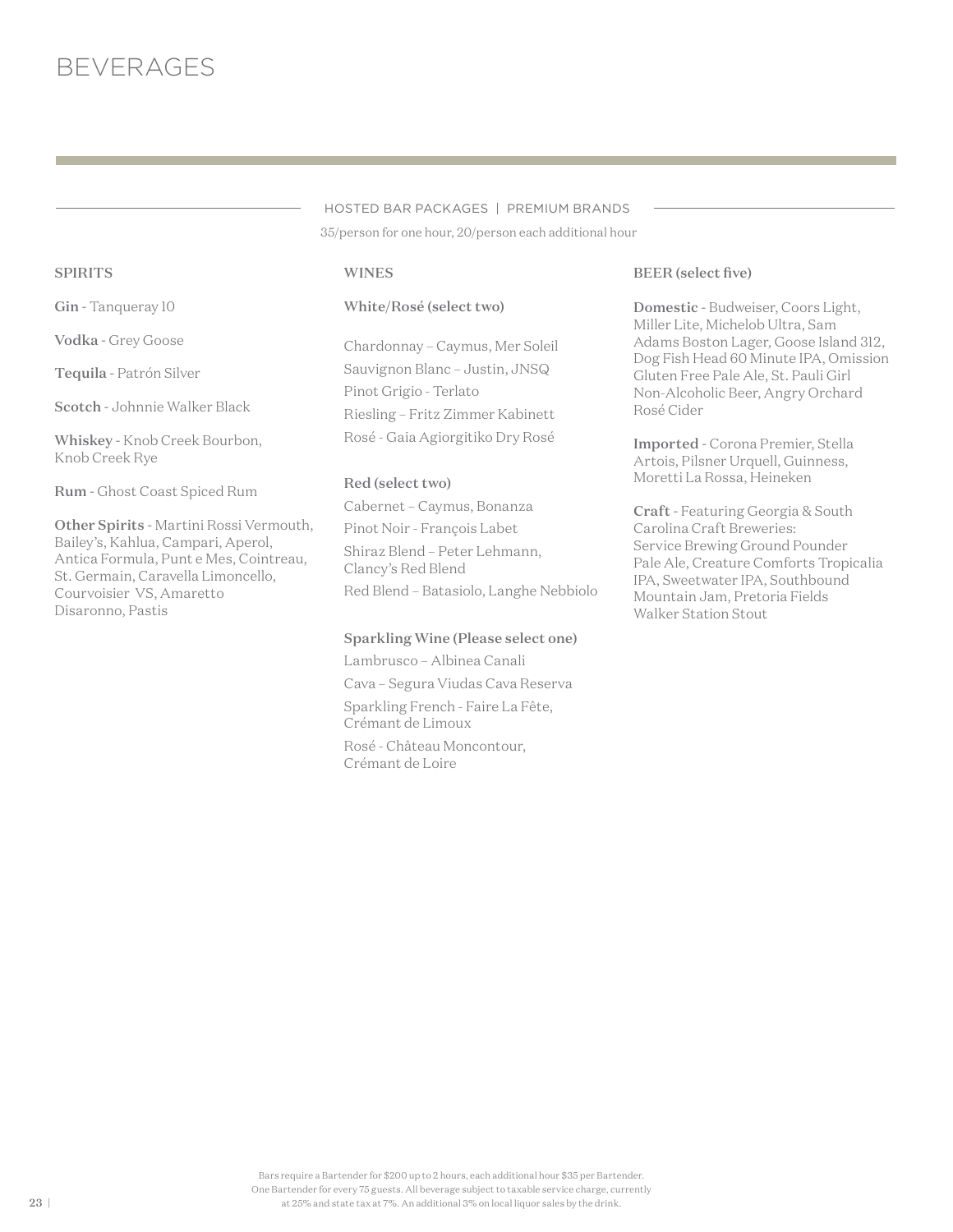

#### SPECIALTY BAR PACKAGES | BAR THEME UPGRADES

#### SCOTTISH SINGLE MALTS & FAMOUS BLEND SELECTIONS (additional 6 Scotches available)

Price additional 30/person per hour

- Johnnie Walker Black
- Talisker Storm
- Glenfiddich 12 Year
- Laphroaig 10 Year
- Chivas
- Monkey Shoulder

#### THE BLUEGRASS BOURBON BAR (additional 9 Bourbons available)

Price additional 25/person per hour

- Virgil Kaine Rip Track Bourbon
- Knob Creek
- 1792 Small Batch
- Elijah Craig Small Batch
- Four Roses Small Batch
- Angel's Envy
- Maker's Mark
- Bulleit
- Buffalo Trace

#### BATCH DRINK MIXERS

155/gallon, up to 20 people

- Lemon & Cucumber
- Strawberry & Basil
- Peach & Ginger

Non-alcoholic batch mixer is displayed on the bar for guests to add alcohol for an à la carte or bar package liquor charge.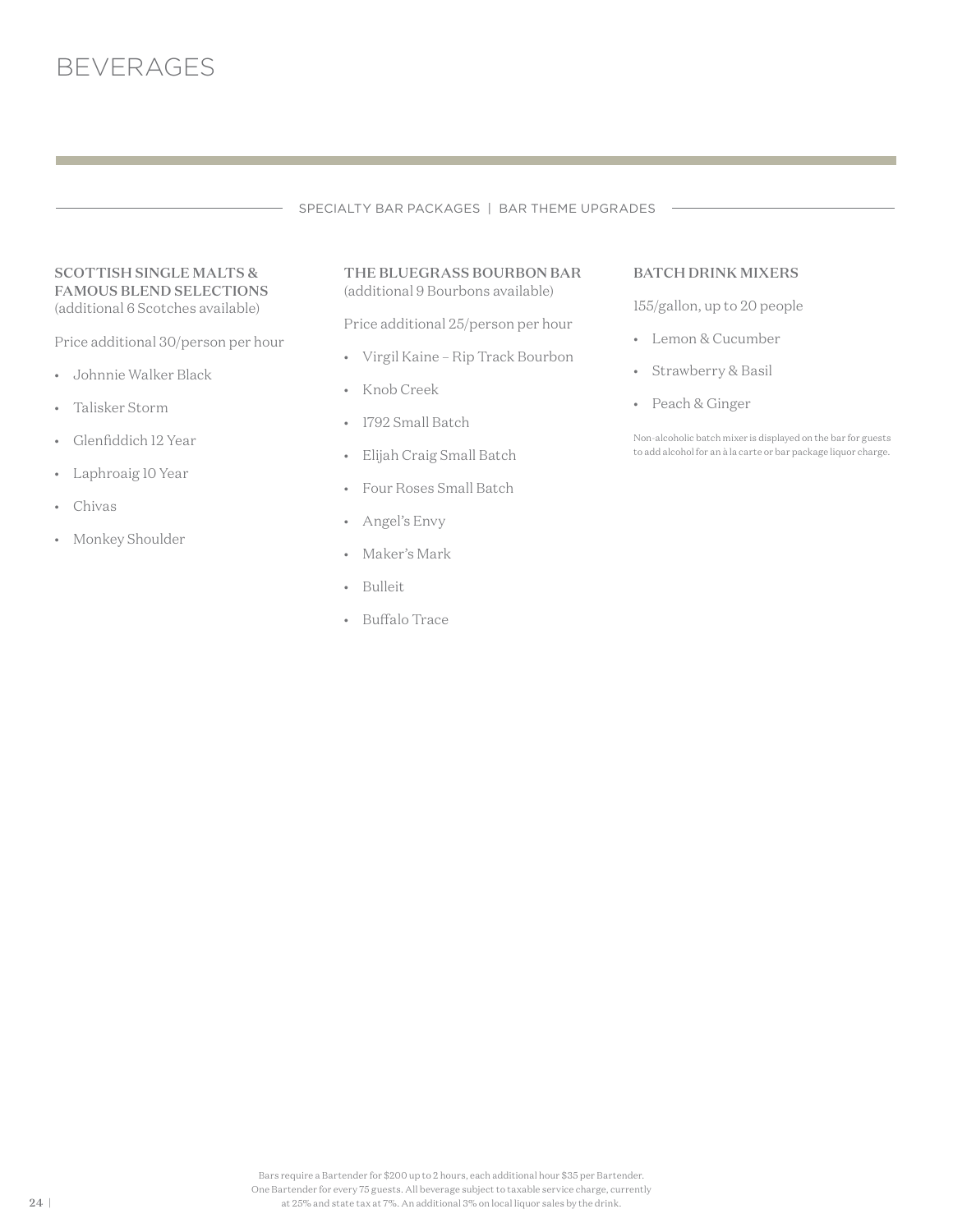#### WINE LIST

÷.

#### SPARKLING WINES

| Faire La Fête, Crémant de Limoux Brut, France  54     |  |
|-------------------------------------------------------|--|
| Ruggeri Giall' Oro, Prosecco Valdobbiadene, Italy  60 |  |
|                                                       |  |
|                                                       |  |
| Veuve Clicquot Yellow Label Champagne, France  116    |  |

# WHITE WINES

### Chardonnay

| Boisset Estates, Kessler Collection, California  40 |  |
|-----------------------------------------------------|--|
| Cambria, Katherine's Vineyard, California  40       |  |
|                                                     |  |
| Stag's Leap Wine Cellars, Karia, Napa Valley  92    |  |
|                                                     |  |
|                                                     |  |

# Pinot Grigio

### Sauvignon Blanc

#### Other White Varieties

| Tasca d'Almerita, Regaleali Bianco, Inzolia Blend, Sicily34 |  |
|-------------------------------------------------------------|--|
| Leonard Kreusch, Riesling Kabinett, Germany38               |  |
|                                                             |  |
|                                                             |  |
|                                                             |  |
| M. Chapoutier, La Petite Ruche, Crozes Hermitage Blanc 70   |  |

#### ROSÉ

| Matilde Chapoutier, Provence, France 1.5 L  124 |  |
|-------------------------------------------------|--|

#### RED WINES

#### Cabernet Sauvignon

| Bonanza, Cabernet Sauvignon, California  38                  |  |
|--------------------------------------------------------------|--|
| Boisset Estates, Kessler Collection, California  40          |  |
| Duckhorn Greenwing, Cabernet Sauvignon, Washington  70       |  |
|                                                              |  |
|                                                              |  |
| Caymus, Cabernet Sauvignon, Napa Valley 1.0 L 175            |  |
| Château Montelena, Cabernet Sauvignon, Napa Valley I.5 L 239 |  |

# Pinot Noir

| Louis Latour, Domaine de Valmoissine, Provence, France  36 |  |
|------------------------------------------------------------|--|
|                                                            |  |
|                                                            |  |
|                                                            |  |
|                                                            |  |

#### Malbec

#### Other Red Varieties

| Michael David Earthquake, Petit Sirah, Lodi, California  99 |  |
|-------------------------------------------------------------|--|
| Paraduxx, Proprietary Red Blend, Napa Valley  102           |  |
| Penfolds, Bin 28, Kalimna, Shiraz, South Australia  110     |  |

Bars require a Bartender for \$200 up to 2 hours, each additional hour \$35 per Bartender. One Bartender for every 75 guests. All beverage subject to taxable service charge, currently at 25% and state tax at 7%. An additional 3% on local liquor sales by the drink.